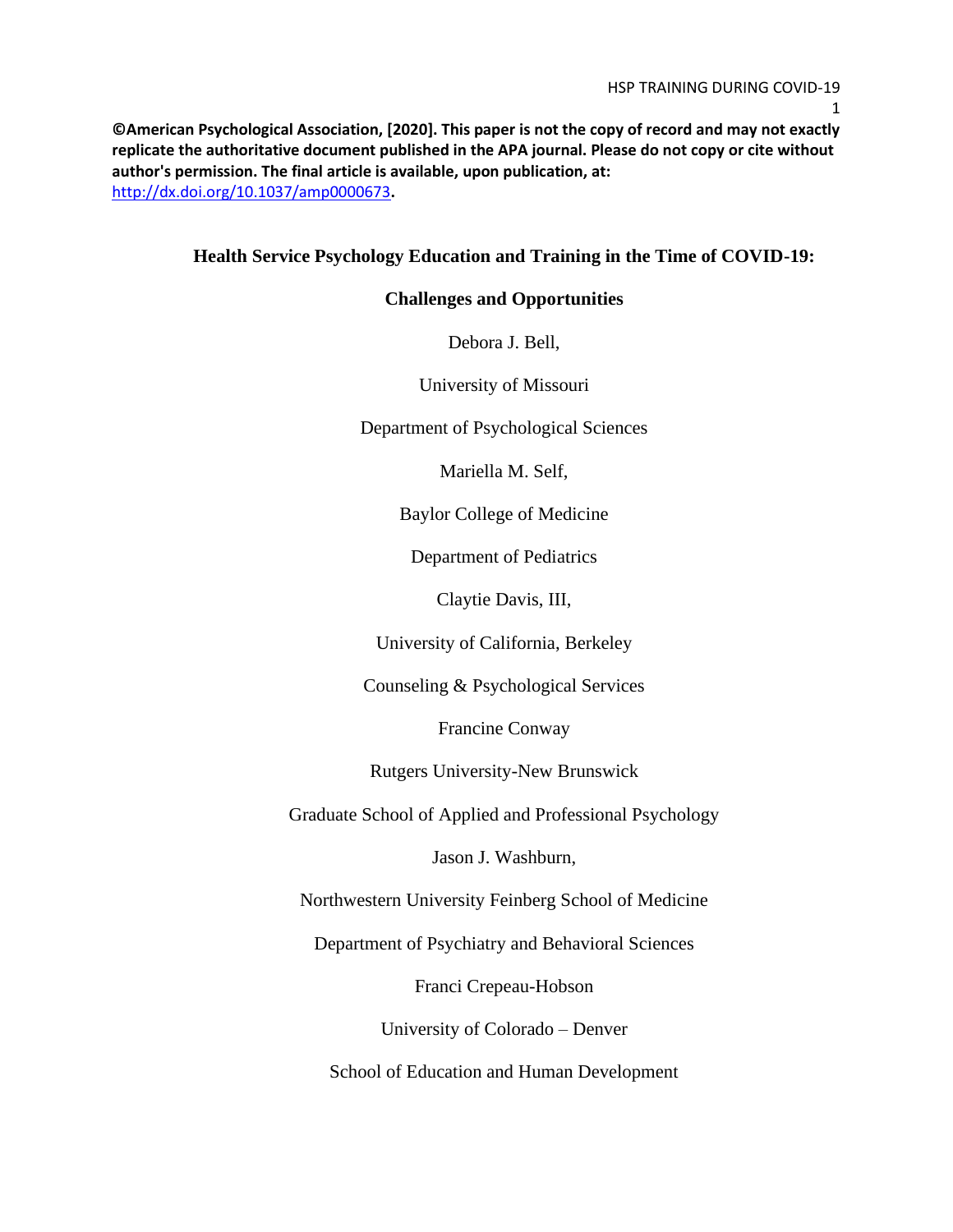### ABSTRACT

The COVID-19 pandemic has posed unprecedented challenges to health service psychology (HSP) education and training but also presents tremendous opportunities for growth that will persist well past the resolution of this public health crisis. The present paper addresses three aims in understanding the challenges and opportunities faced by the HSP education and training community. First, it describes challenges to HSP education and training created by the COVID-19 pandemic, including the need to maintain the integrity of training, facilitate trainee progress, continue clinical service delivery, manage the safety and wellbeing of trainees, faculty, staff, and clients/patients, and adhere to national and local emergency orders. Second, the paper summarizes guidance from training organization leadership regarding training program and clinical site responses to these challenges. Several principle-based recommendations called upon training programs to prioritize trainees and their training needs, while urging balance and flexibility in meeting the multiple demands of training programs, institutions, and the public. Third, the paper discusses key opportunities for improvement in HSP education and training, including more effective use of competency evaluations; distance technologies in therapy, supervision, and admissions; and re-consideration of internship and degree timing and HSP's identity as a health care profession; as well as the potential for comprehensive review and redesign of HSP education and training. Embracing these opportunities may help ensure that HSP education and training is preparing its graduates to meet the psychological healthcare needs of the future.

Keywords: Health Service Psychology, Education and Training, COVID-19, pandemic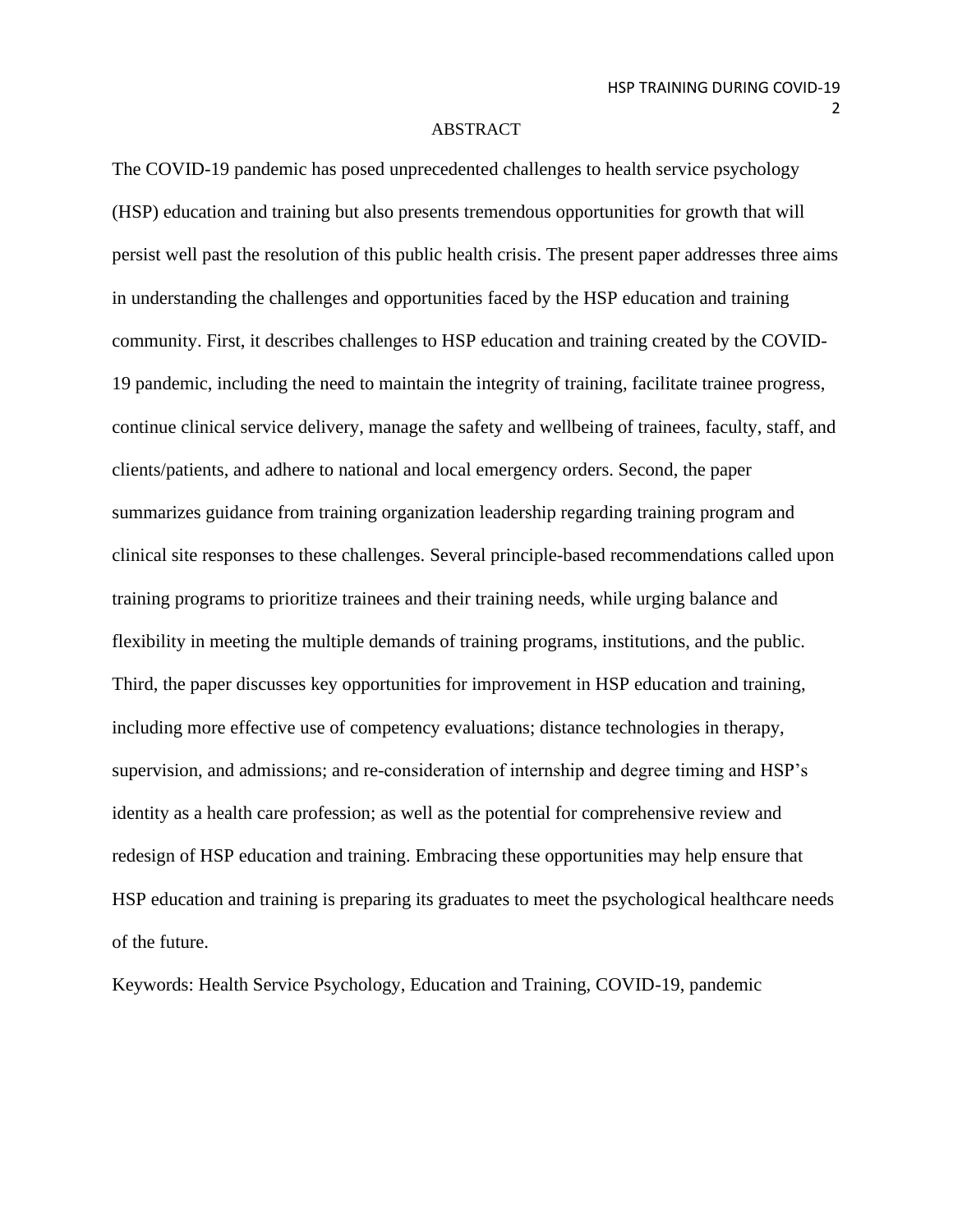## Public Significance Statement:

The COVID-19 pandemic challenged health service psychology educators to continue clinical training and service delivery in the context of unprecedented health risks and community shutdowns. Creative responses to these challenges have highlighted opportunities for improvements in how health service psychologists are trained (e.g., in the use of distance technologies for admissions, therapy, and supervision; more effective use of competency evaluations), and in the role of health service psychology trainees as healthcare providers.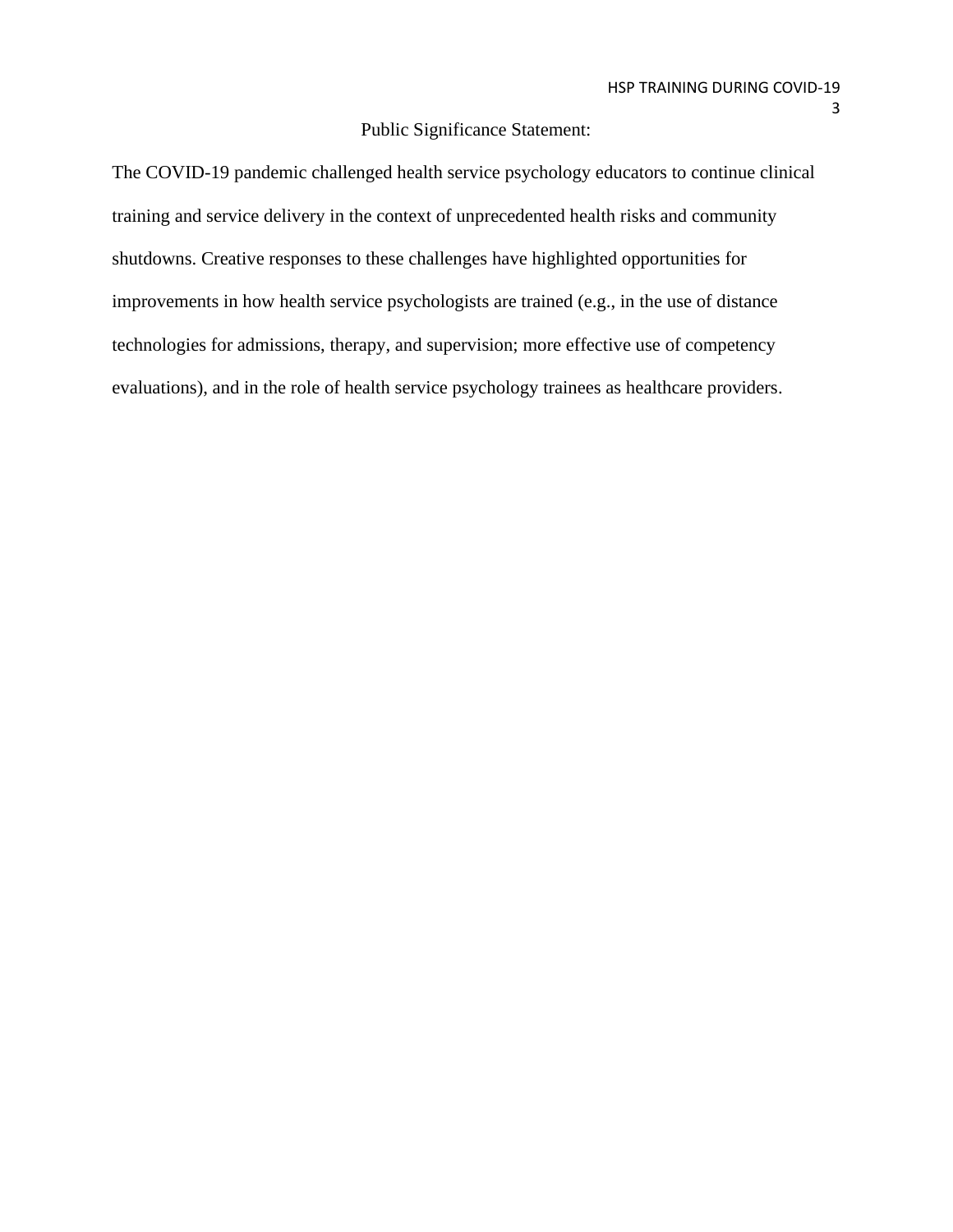## **Health Service Psychology Education and Training in the Time of COVID-19:**

#### **Challenges and Opportunities**

For most of the world's population the COVID-19 pandemic has been an unprecedented event. The novel virus (referred to as "severe acute respiratory syndrome coronavirus 2", or "SARS-CoV-2") that emerged in late 2019 was previously unknown to humans, highly infectious, and with no human immunity, spread globally over several months (Centers for Disease Control and Prevention: CDC, 2020). For the first time in United States history, all 50 states were at one point simultaneously under a disaster declaration (US News, 2020), with nearly 95% of Americans under stay at home orders to mitigate virus spread and manage physical health (Secon & Woodward, 2020). In addition to substantial economic, educational, vocational, and personal impacts, the effect of the pandemic and its aftermath on mental health will likely be extensive. Social isolation, financial and health insecurity, exposure to distressing media, and first-responder and caregiver stress and trauma may contribute to a range of acute psychological symptoms, as well as exacerbation of ongoing mental health challenges (Centers for Disease Control and Prevention, 2020; Garfin, Silver, & Holman, 2020; World Health Organization, 2020). These heightened and widespread mental health needs, in the context of an ongoing global pandemic that requires physical distancing and limits access to treatment, create an unprecedented challenge, responsibility, and opportunity for psychology.

With rapidly changing and uncertain conditions during the COVID-19 pandemic, the health service psychology (HSP) education and training community needed to transition quickly from "business as usual" to procedures needed to conduct critical tasks during emerging crises. Often, decisions made by local institutions constrained education, training, and service delivery, while HSP programs continued to prioritize the unique training needs of HSP trainees and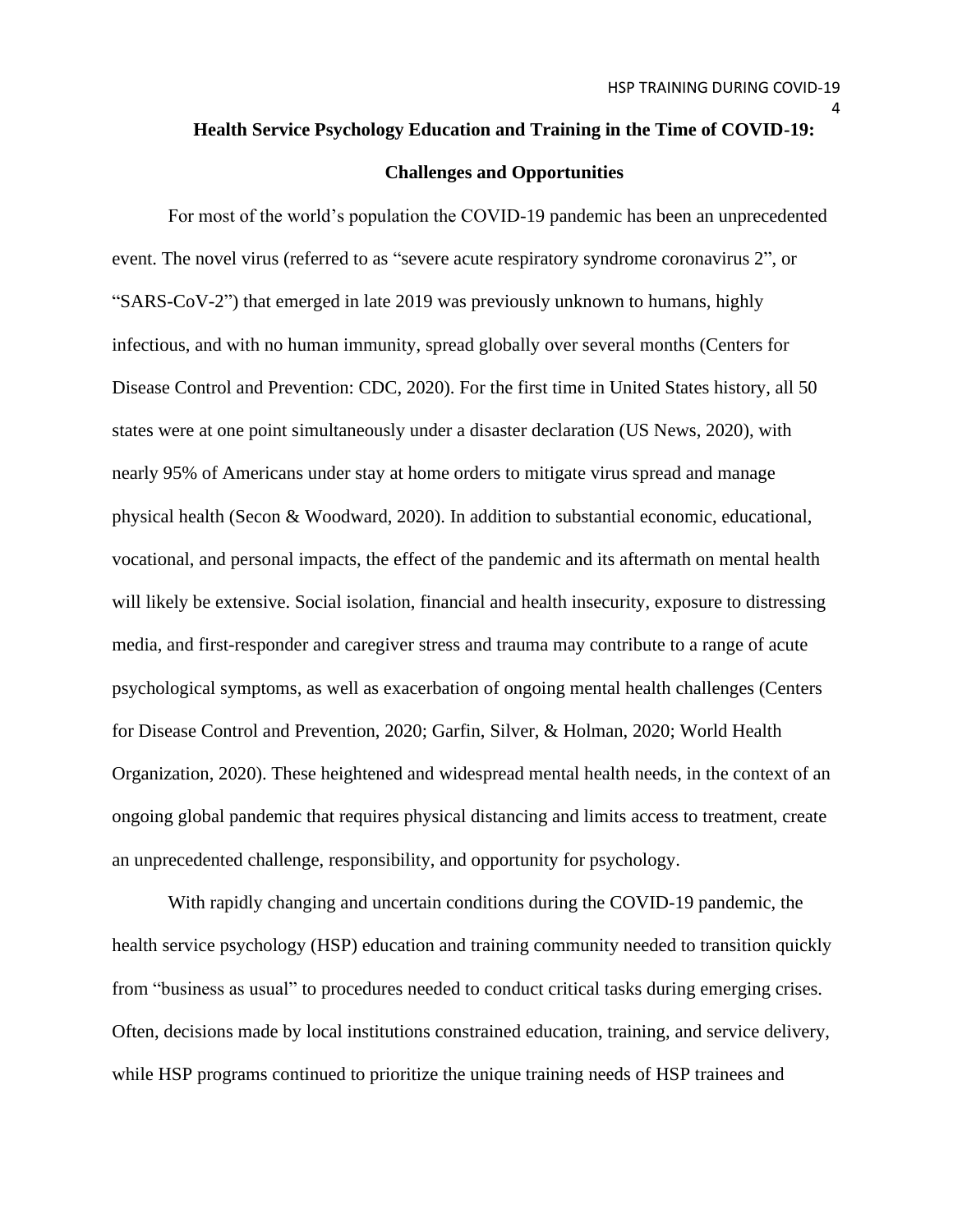training programs. In this new situation with rapidly evolving information, competing demands, the need to make time-sensitive decisions, the paths forward were frequently unclear.

The purpose of this paper is threefold: (1) to describe challenges to HSP training created by the COVID-19 pandemic, (2) summarize guidance that training organization leadership developed regarding stakeholder responses to the identified challenges, and (3) discuss how lessons learned during the pandemic create opportunities for innovative and lasting improvement or even redesign of education and training, as well as practice, in HSP.

As leaders in HSP education and training across multiple practice areas (i.e., clinical, counseling, school psychology and combinations of these areas) and levels of training (i.e., doctoral, internship, and postdoctoral levels), the authors present a unique perspective on the HSP education and training response to the pandemic. Given the recency of the pandemic, information and experiences described throughout the paper were identified from largely informal sources (e.g., listserv discussions, training council meetings, consultations with trainees and training sites), which are admittedly more limited than systematic research. Many challenges and program responses were relevant across training levels; the general term "trainee" (i.e., vs. student, intern, or postdoctoral trainee) is used when referring to these cross-level issues. Although HSP faced challenges across the full range of education and training (e.g., development of knowledge, skills, and competencies in the scientific foundations of psychology, research, clinical practice, supervision, and consultation and interprofessional skills), the current paper focuses primarily on the impact of the pandemic on clinical practice training.

#### **Challenges to Education and Training Presented by COVID-19**

Amidst the COVID-19 crisis, stakeholders in HSP education and training faced challenging decisions that involved weighing the interests of the public (e.g., minimizing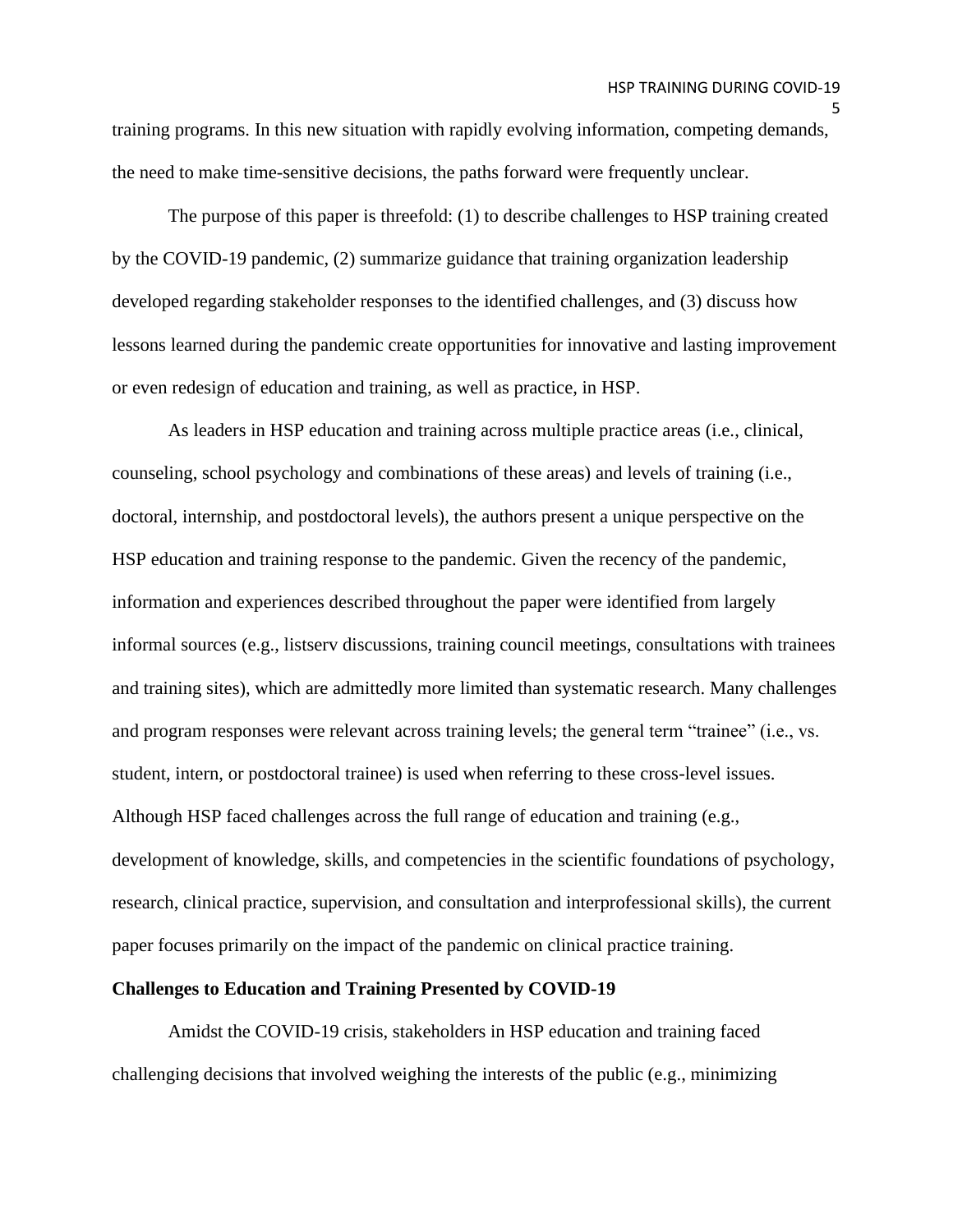disruption to clinical services), the institution where training occurs (e.g., maintaining capability to care for individuals served), the training program and its integrity (e.g., maintaining quality of training and continuity of learning experience), and individual trainees and their loved ones (e.g., guarding safety and wellbeing). Training programs and clinical training sites had varied responses to the COVID-19 pandemic due to geographic differences in infection rates, setting type, and individual institutional policies. Sites in and around New York, Seattle, and other initial virus "hot spots" in the United States were quickly faced with managing ill patients and attempting to mitigate virus spread. Many school districts and college campuses suspended inperson services, whereas inpatient hospitals and correctional facilities continued services while managing the virus in confined living quarters. Training programs were also variably impacted by state and local orders that governed essential versus non-essential activities, travel restrictions, maximum gathering size, and physical distancing requirements.

Although stakeholder responses varied, some trends were apparent. First, sites and trainees were instructed by accreditors and regulators to follow their institutions' guidance as well as state and local orders (Baker et al., 2020). Institutional and governmental guidance and orders, however, were not always in place, clearly defined, or well-aligned with one another. Many training programs and trainees were left to determine their course of action with limited regulatory input. Initially, many training sites maintained clinical training and service delivery with basic accommodations, such as employing physical distancing, increasing availability of hand sanitizer, bolstering cleaning procedures in their buildings, and allowing, recommending or providing masks or other personal protective equipment (PPE). More intensive modifications such as working from home were often initially implemented only for individuals with personal

<sup>6</sup>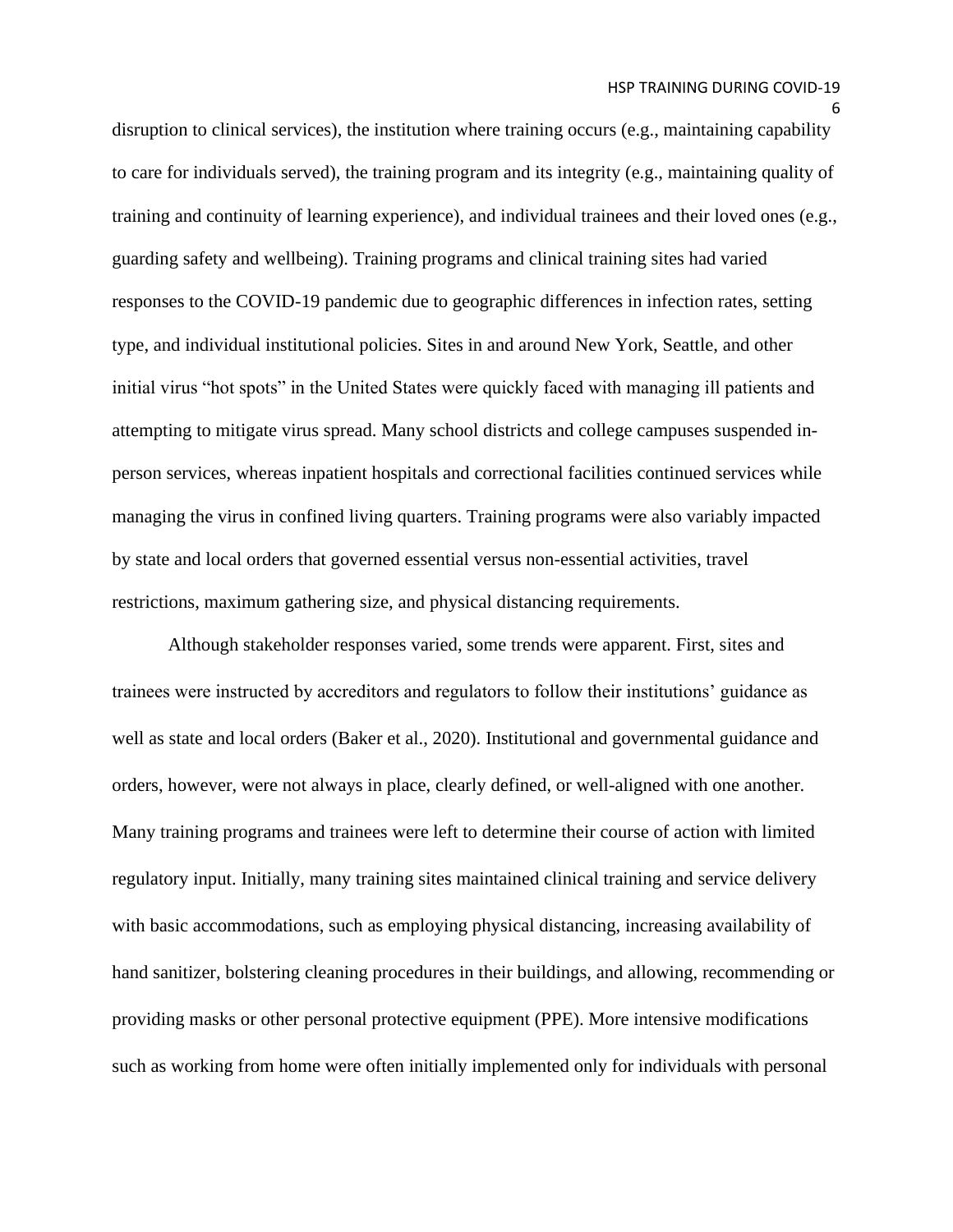risk factors (e.g., compromised immune system) warranting extra protection from COVID-19 exposure. As confirmed cases of COVID-19 increased across North America in mid- to late March 2020, training council listserv discussions reflected that many training staff, especially those not in hospitals, either chose or were required to stop direct patient contact until telehealth training and implementation procedures were established. Similarly, programs developed distance education or other options to enable students, interns, and postdoctoral residents to continue to develop the knowledge and skills required for program completion and licensure.

Navigating multiple and potentially competing interests (e.g., institutional policies, requirements for licensure) in the context of an acute need for decision-making, with uncertainty about risks and consequences, challenged all HSP stakeholder groups. Several specific challenges were highlighted or exacerbated by the COVID-19 pandemic.

**Defining Trainee Status and Roles.** How sites perceived trainees – as students or employees, as essential providers or not – impacted decisions regarding continuity of work. In some instances, trainees were not allowed to continue their training if a site closed or the trainees or their activities were deemed non-essential. In other situations, trainees were considered essential employees and allowed or required to continue working. Although employee status may involve certain benefits superior to those without such status (e.g., pay, health benefits, leave time), if deemed essential, employees may be required to continue working or assigned new tasks during emergencies. Indeed, some sites required trainees to continue to provide in-person services, despite stay-at-home orders or federal rulings that made the provision of telehealth more accessible, or redeployed trainees to engage in tasks that were not part of HSP training but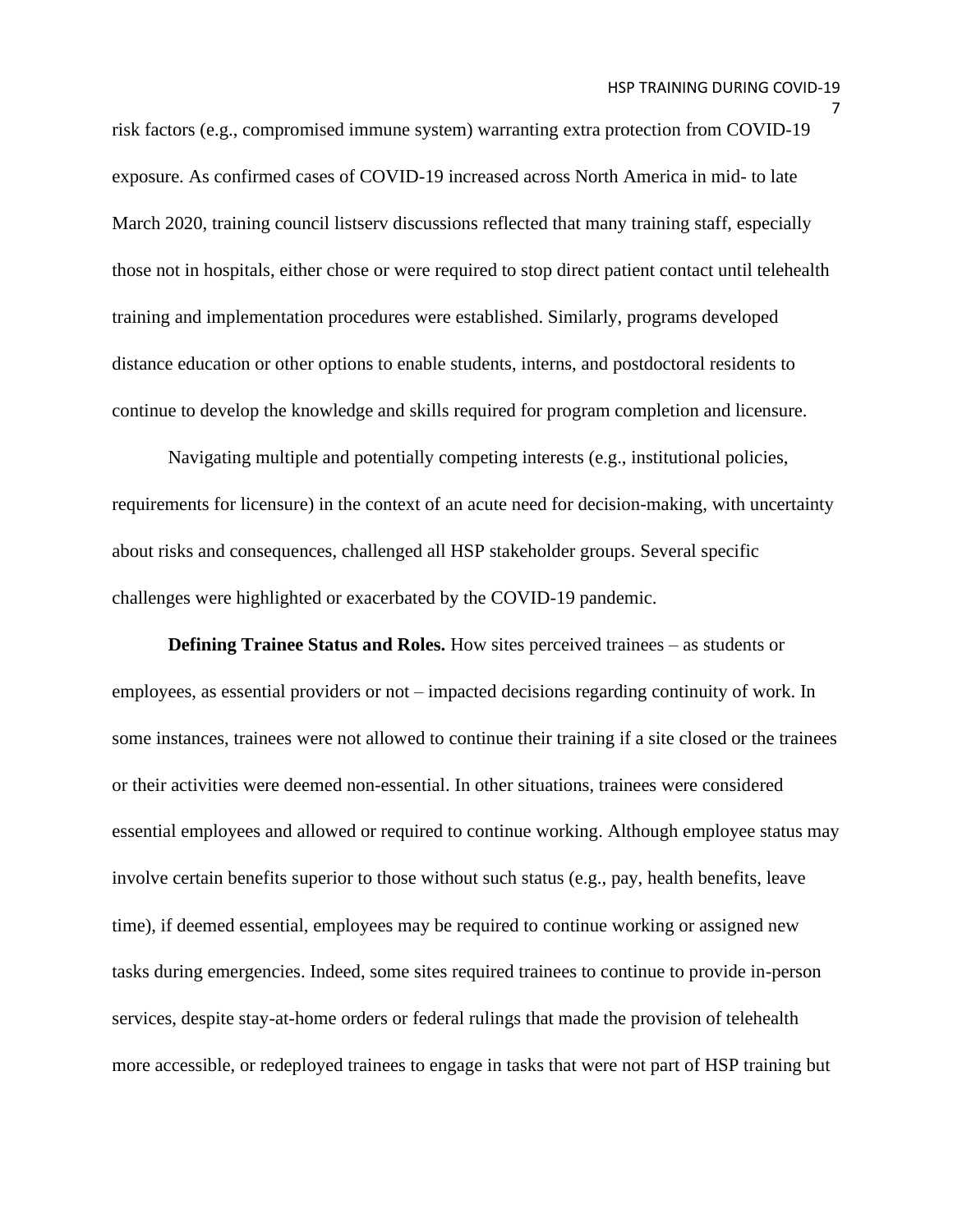were important to facility operations, such as front door screening for COVID-19 symptoms.

To understand the implications of a student vs. trainee designation, it is essential to consider HSP trainees' professional standing with respect to degree and licensure. The bulk of HSP clinical practice training – practicum and internship – occurs while the trainee is still a predegree student, and for all levels of training the Standards of Accreditation (SoA) specify that clinical training needs are to be prioritized over service delivery needs (American Psychological Association [APA], 2015). This trainee-centered view is reinforced by the profession's ethical standards, which include students among the groups who may be considered vulnerable, meriting safeguards and protections (APA, 2017). However, institutional administrators may not always recognize or accept the profession's prioritization of training over the needs of the institution, or may not view trainees as meriting special protections.

Trainees' differential and sometimes ambiguous status as students or essential employees was particularly relevant for interns, who may be simultaneously students and employees. The situation may be complicated further in medical settings, where psychology interns are typically considered comparable to medical residents in clinical competence and training level, though medical residents have both their terminal degree and license while psychology interns have neither. During the pandemic, medical residents and fellows were routinely expected to fulfill their obligation as licensed medical professionals to deliver care regardless of potential exposure or reasonable fear of risk. Medical students, however, were afforded protections based on Association of American Medical Colleges (AAMC) national guidance (e.g., suspended clinical rotations, discontinued direct patient care activities; AAMC, 2020). At many sites, psychology trainees were treated, requested to be treated, or were advocated for as warranting protection and relief from in-person patient care responsibilities, similar to medical students. While this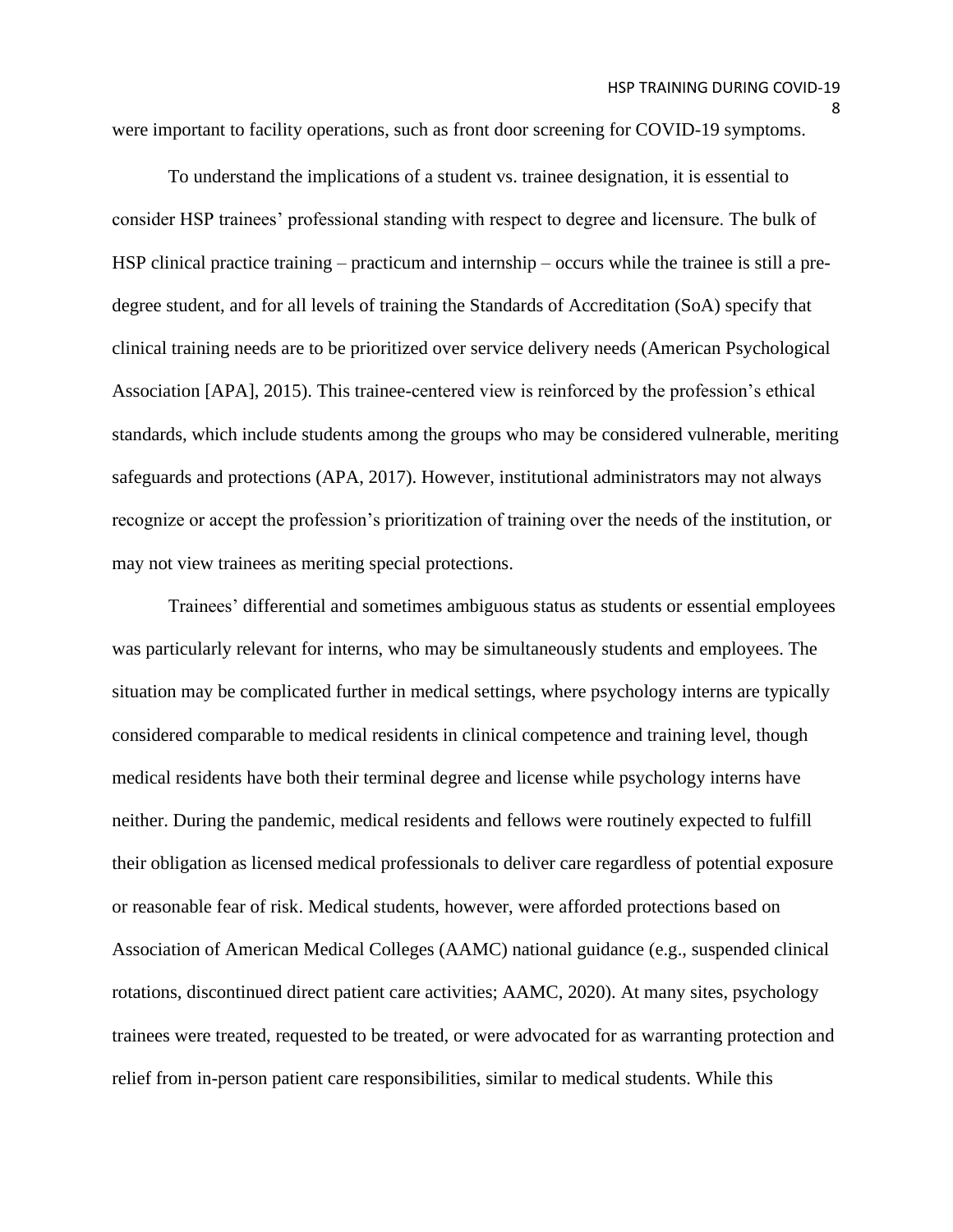approach may have aligned with interns' student status, it may have appeared inconsistent with their perceived equivalence to medical residents and thus may have engendered resentment or concern about interns' commitment to patient care. When institutions did not exempt students from essential employee status, requests to remove interns from in-person care may have been interpreted as suggesting psychology as a discipline (versus students specifically) no longer be considered essential. In medical settings, where HSP has worked hard to be perceived as equivalent in value to other healthcare professions, treating HSP trainees differently from other essential healthcare trainees raised concerns of potentially troubling and far-reaching negative implications for the discipline's status as a healthcare profession.

**Maintaining Program Integrity.** Regardless of sites' local institutional and governmental constraints, maintaining the integrity of the training experience was challenging for virtually every program. Under normal circumstances, the HSP education and training trajectory is a carefully planned and intentionally delivered developmental sequence designed to culminate in the doctoral degree and attainment of the requisite knowledge, skills, and competencies for entry to HSP practice by the end of internship, and advanced or specialty practice by the end of postdoctoral training (APA, 2015). For many sites, this training trajectory faced substantial disruption. Didactics were moved online, research progress was often slowed or halted by the need to suspend in-person data collection, and the quantity of training hours or proportion of time spent in clinical experiences were suddenly reduced. Even when clinical training continued, trainees and supervisors worried about the quality of training if supervision and service delivery methods changed drastically, trainees and supervisors were learning these new modalities simultaneously (e.g., telehealth), or trainees and supervisors were stressed or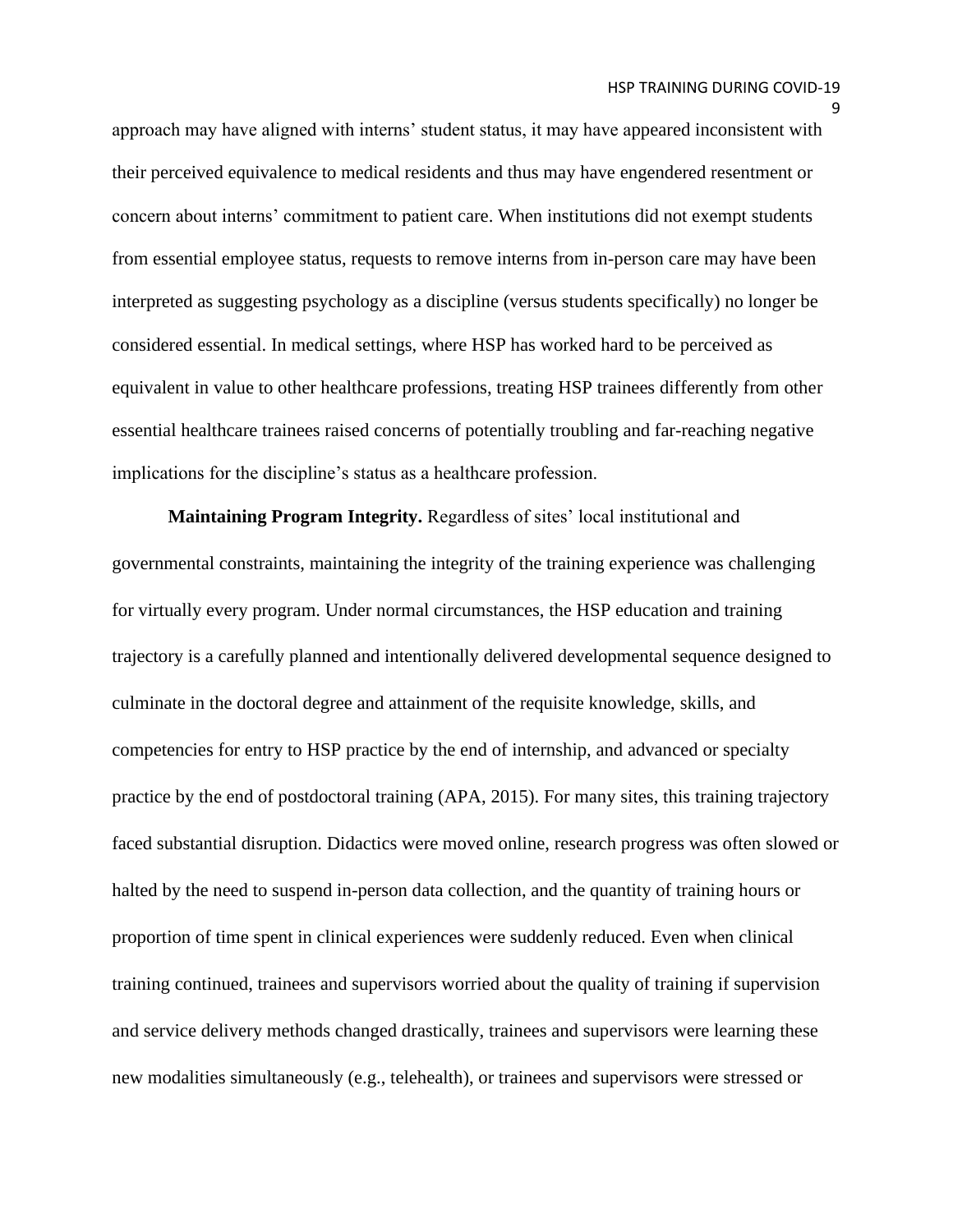distracted by the pandemic and its effects. The transition to remote delivery of didactic instruction, clinical services, and supervision also highlighted access disparities among trainees. Not all state licensing boards relaxed policies (e.g., on HIPAA, interstate practice) to align with federal policies removing barriers to care, limiting some trainees' ability to continue their clinical training (Association of State and Provincial Boards of Psychology [ASPPB], 2020).

**Utilizing Telehealth and Telesupervision in Training.** With the transition to telehealth and telesupervision, questions arose regarding how and whether to count clinical services delivered via telephone or video on internship or licensure applications. With institutional closures and stay-at-home orders, many training sites began to deliver supervision primarily or completely via remote methods (i.e., telesupervision), which did not align with telesupervision maximums articulated by accreditation standards (e.g., APA, 2015) or with many state licensing regulations (ASPPB, 2020). Supervisors' use of direct observation as a routine part of their training or as required for accreditation often became more difficult, raising questions about how programs were able to ensure training quality and trainee competency. Technological solutions were not equally accessible for all trainees, such as those with socioeconomic or geographic limitations to stable internet or for whom technology could not accommodate their specific disability. This resource differential also occurred across programs, with some programs having ready access to technological solutions and others unable to access or afford them.

**Managing Trainee Distress.** Throughout the pandemic, rapid changes taking place in most institutions and the lack of knowledge about how the pandemic would unfold created considerable uncertainty and anxiety for many trainees, faculty and staff. Students questioned how a reduction in hours would impact their internship applications, interns wondered what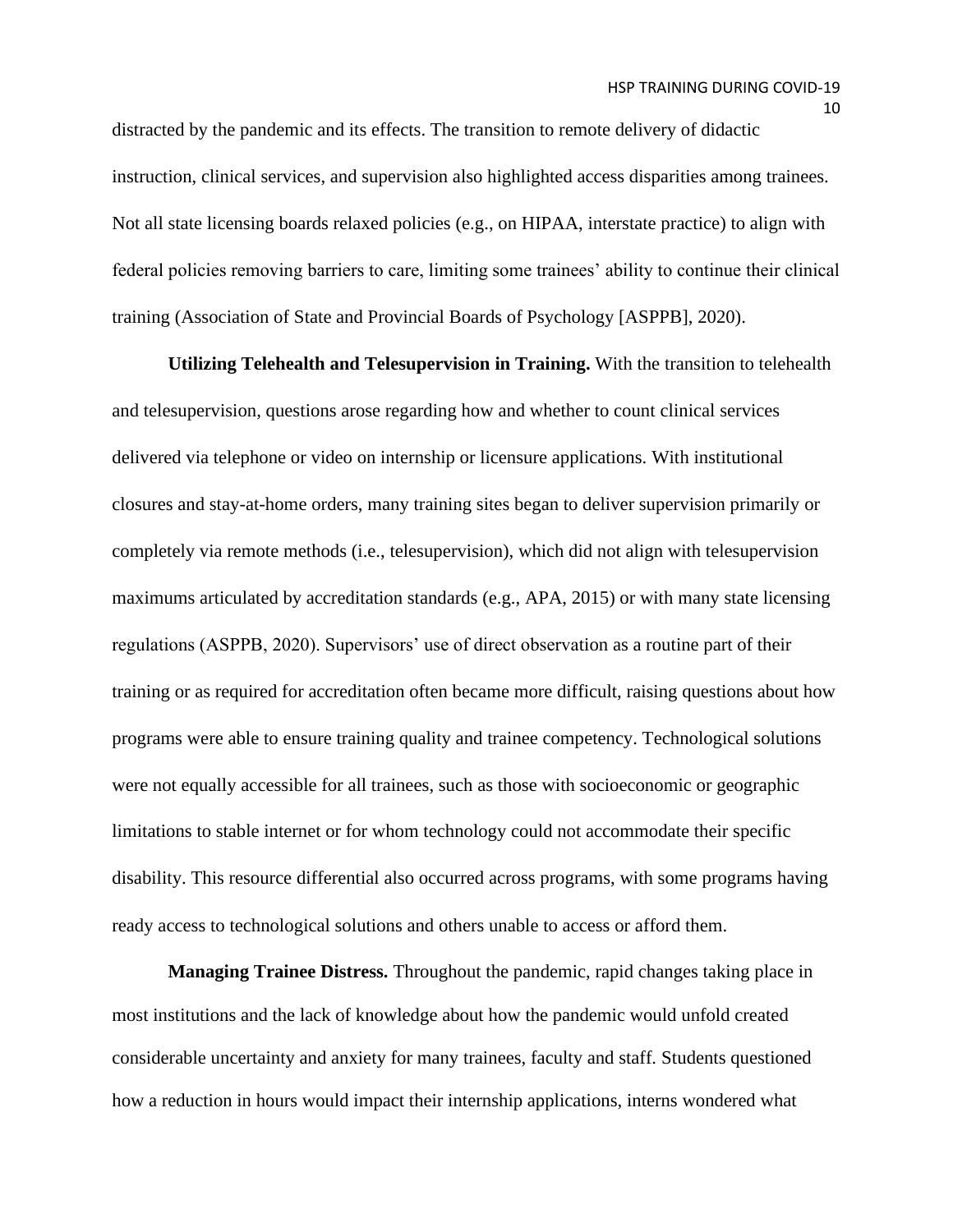would happen if they were unable to complete the internship and doctoral degree on schedule, and postdoctoral residents worried about the impact on licensure and employment. Program and training directors struggled with how to meet training standards in the context of making significant and potentially abrupt and unexpected modifications to training while balancing trainee needs, clinical service delivery, and institutional and regulatory constraints.

Many trainees experienced anxiety about personal health and safety, particularly if expected to continue to present in-person or deliver face-to-face services. Trainees expected to continue on-site work at times described feeling forced to do so despite significant worry about their well-being or frustration at not sufficiently contributing to the physical distancing deemed necessary to "flatten the curve" of virus spread. Concerns about direct patient contact (at times with insufficient or no PPE), use of public transportation, and how personal illness or quarantine would be managed were reasonably frequent. As training leadership navigated quickly evolving circumstances and increased work demands, trainee frustrations about confusing, inconsistent or delayed communication were not uncommon, potentially compounded by trainees not being privy to decision-making processes and complexities. Challenges managing trainee distress in the context of institutional constraints and inherent uncertainty about risk were a common experience among training programs.

 **Addressing Discrepancies Across Settings and Stakeholders.** The COVID-19 pandemic highlighted both the importance and limitations of the collaborations necessary to ensure successful HSP education and training. While academic programs and training sites collaborate to advance and support trainees' competency attainment, they each bear different responsibilities and foci, as well as varying interpretations of their roles in the HSP education and training partnership. Institutional/agency policies, degrees of consideration of education and training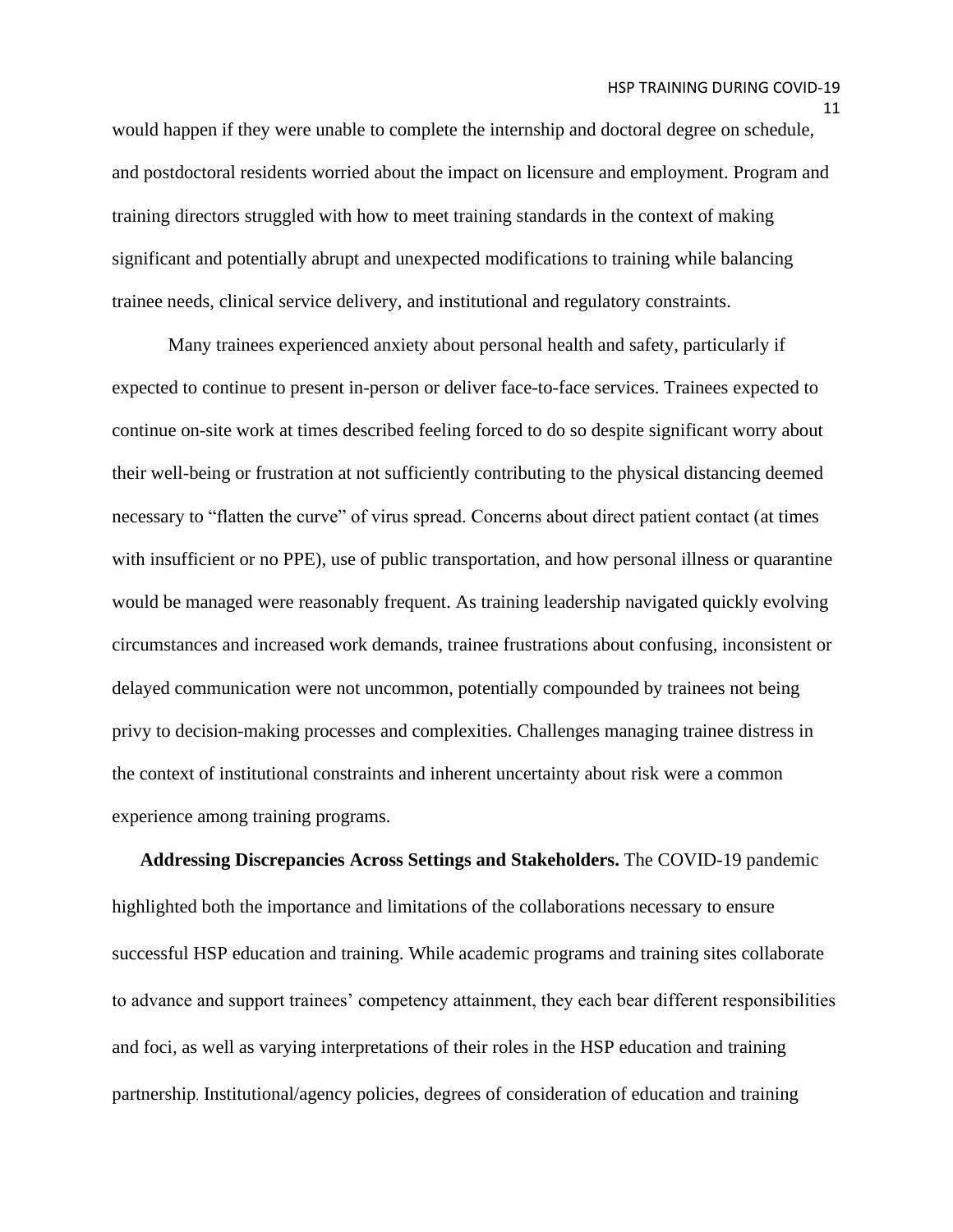values, and interpretation of policies governing HSP training all played a role in programs' and training sites' responses to the COVID-19 pandemic. Differential and sometimes conflicting or seemingly arbitrary responses across programs and agencies (e.g., proceeding with vs. discontinuing patient care, allowing or disallowing work from home, implementation and timing of telehealth or lack thereof, variable utilization of physical distancing and screening measures, offering vs. conserving PPE), particularly in the context of widespread communications from varying geographic regions and stages of virus impact (e.g., via listservs, blogs) often added to the sense of chaos, unfairness, or desperation experienced by many trainees and programs.

### **Education and Training Organization Responses**

Recognizing the escalating challenges and concerns as the public health crisis progressed, HSP education and training leaders and influential stakeholders began working together to develop guidance to inform decisions about HSP training and trainee service delivery during COVID-19. On March 20, 2020, four organizations charged with oversight of accreditation, implementation of internship and postdoctoral training, and licensure regulation – Association of Psychology Postdoctoral and Internship Centers (APPIC), the American Psychological Association (APA), the Canadian Psychological Association (CPA), and the Association of State and Provincial Psychology Boards (ASPPB) – issued a joint statement addressing training community concerns (Baker, et al. 2020). APPIC, APA, CPA, and ASPPB recognized that variation across their respective purviews challenged training programs' ability to swiftly identify and modify programs while minimizing undesirable consequences. For example, though a given training modification (e.g., reduced direct service hours, telehealth, telesupervision) might be acceptable to one entity it might not be so for another, with potential consequences for both training programs and their students. With this joint statement, the four organizations

<sup>12</sup>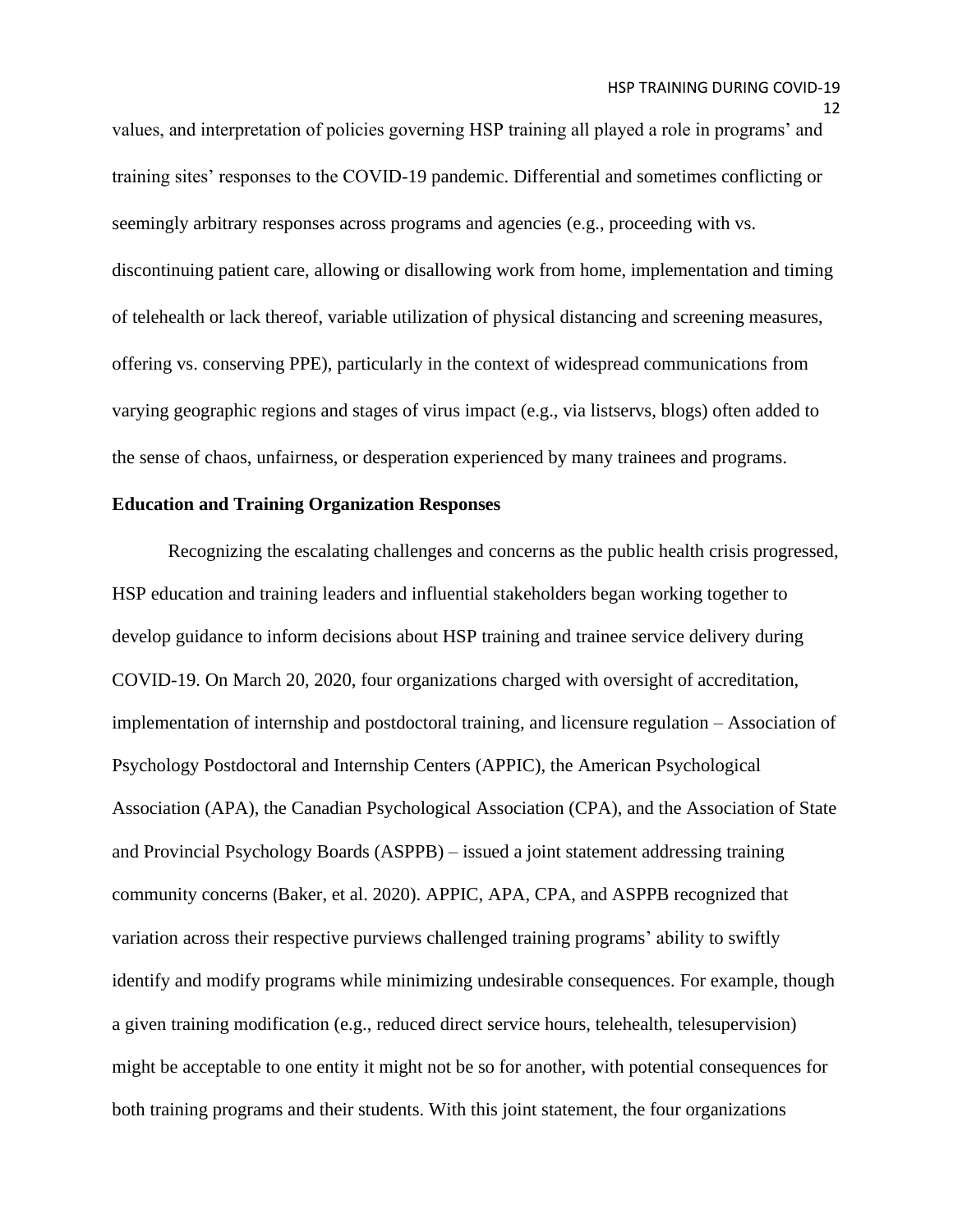expressed their intent to communicate actively and, to the extent possible, coordinate each organizations' responses to potentially needed modifications to education and training during the pandemic. The joint statement acknowledged some specific anticipated challenges to training, including the potential for COVID-19 to disrupt some trainees' ability to attain the competencies required to meet training and licensure requirements, and that specific impacts would vary across programs and jurisdictions. The statement also acknowledged that individual programs were in the best position to evaluate trainee competence and encouraged program flexibility in determining how competencies are attained and evaluated (Baker et al., 2020).

Despite the importance of this early call for flexibility, the training community needed more specific guidance. Two education and training organizations – the Council of Chairs of Training Councils (CCTC) and APPIC – were well-positioned to provide such guidance. CCTC serves as an umbrella organization for 15 training councils that represent nearly 1800 programs, training clinics, and institutions responsible for doctoral, internship, and postdoctoral HSP training across the United States and Canada [\(https://www.cctcpsychology.org/about/\)](https://www.cctcpsychology.org/about/). CCTC shares, formulates, and advocates for policies and practices that improve HSP education and training. APPIC encompasses over 1000 internship and postdoctoral programs in the United States and Canada [\(https://www.appic.org/\)](https://www.appic.org/); member programs meet specific criteria intended to affirm sufficiency of program quality (e.g., quantity of supervision, breadth of training experiences, minimum number of hours, etc.). APPIC plays a significant role in organizing HSP internship and postdoctoral selection, setting standards for training, and offering consultation for those encountering challenges in training (i.e., Informal Problem Consultation service).

With breadth of representation and depth of experience with COVID-19-related training challenges, CCTC and APPIC each provided guidance to the education and training community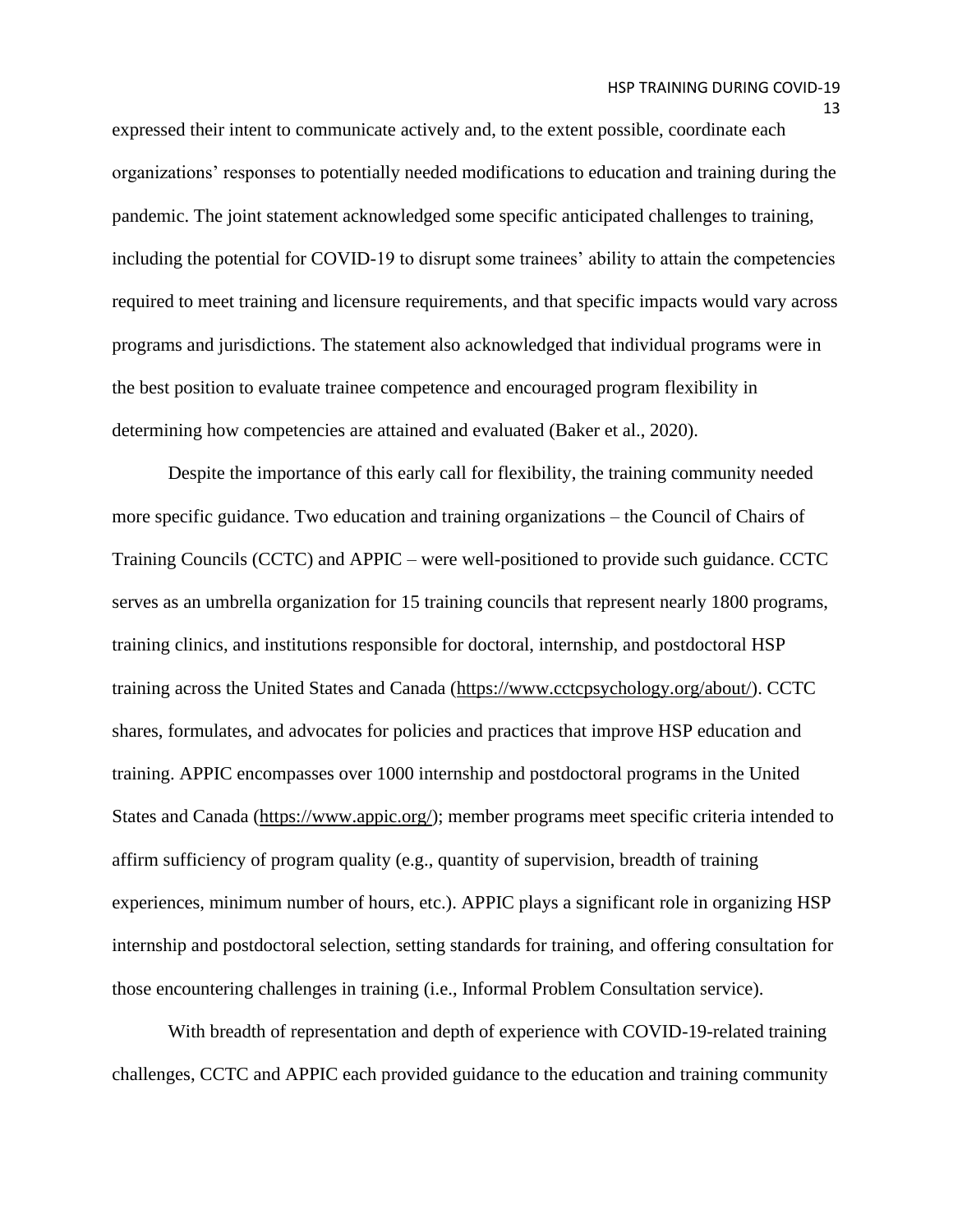intended to support principled decision-making in adjusting training policies, procedures, and practices in response to the rapidly evolving situation, with the health and safety of all stakeholders in mind. The statements had three goals: 1) to address the multiple concerns of trainees, programs, and clinical sites in ways that could increase consistency in decision-making across sites, while recognizing that some site-specific differences may be necessary and desirable; 2) to provide guidance for how to balance professional values, training standards and regulations, and institutional policies in decision-making; and 3) to provide specific recommendations for training expectations and supports during the pandemic that all doctoral, internship, and postdoctoral programs were urged to consider.

#### *CCTC Response*

During and immediately following its Spring 2020 meeting (March 19, 2020 teleconference), CCTC member representatives and liaisons engaged in extensive discussion and review of the challenges facing educators, training programs, and trainees as the COVID-19 pandemic impacted training opportunities and responsibilities. Collectively, the council developed specific guidance and recommendations for decision-makers in HSP education and training. The resulting statement was disseminated to training councils and other HSP education and training stakeholders on March 23, 2020 (CCTC, 2020).

In developing its statement, the CCTC attended to the need to balance requirements for accreditation and licensure with supporting students and trainees during this uncertain time. The health and safety of all stakeholders (i.e., students, trainees, supervisors, patients/clients, training program faculty) was considered at all levels of training and in diverse training contexts. The statement explicitly acknowledged that training programs cannot rely solely on usual practices. The CCTC encouraged decision-makers to use best practices as a starting point in making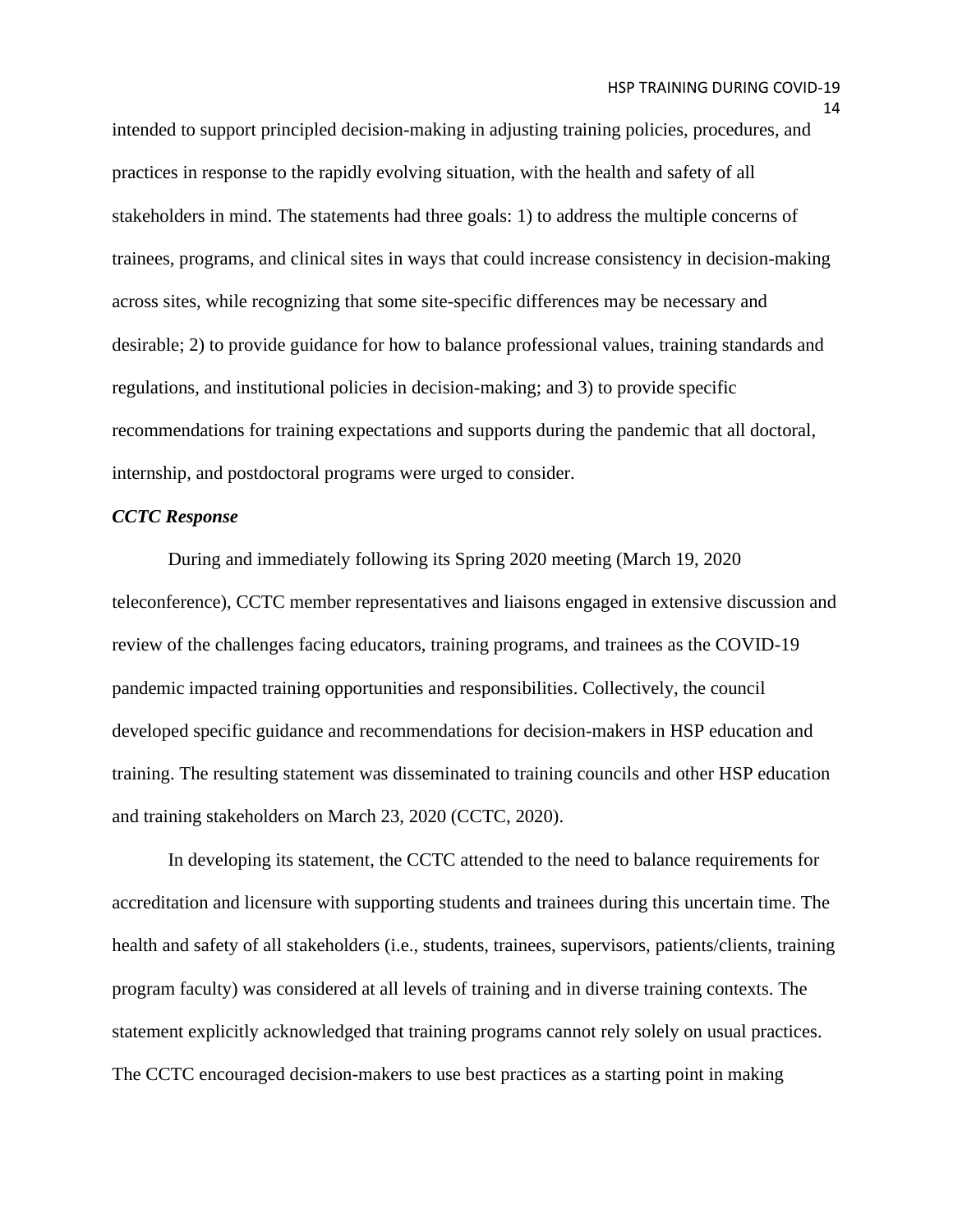necessary adjustments to accomplish HSP education and training, protect trainee emotional and physical health, and facilitate patient/client care, student education, research, and other tasks that are typically part of HSP trainees' responsibilities. The principles and recommendations articulated in the CCTC statement were intended to be applicable across a changing landscape, as new challenges emerged and varied contexts required specific implementation differences.

**Guiding Principles**. Table 1 summarizes the CCTC statement's four guiding principles for decision-making that acknowledge the rapidly evolving nature of the pandemic and the need to be nimble while maintaining the integrity of HSP training. These key principles encouraged balance (an underpinning of all recommendations) in considering all relevant issues, weighing the risks and benefits of decisions to trainees, as well as their patients/clients, students, and others. In addition, the principles of a developmentally-sensitive trainee focus and flexibility underscored virtually every recommendation for training during the pandemic. Consistent with the SoA (APA, 2015), decision-makers were urged to prioritize the needs of trainees, including the need to gain training experiences, develop competencies, maintain health and well-being, and make adequate progress toward degree completion and career entry. Training programs and sites were urged to seek alternative ways to meet trainee, patient/client, student, and training site needs, as well as program requirements. Finally, the statement emphasized the importance of using a social justice lens that acknowledged, for example, the power differential that may make it difficult for trainees to advocate for their needs. The CCTC encouraged stakeholders to use this lens when making decisions that may assume trainee resources (e.g., financial, material, or personal) or about which trainees may feel unable to express concern.

**Recommendations**. The six specific CCTC recommendations listed in Table 1 used the principles as a foundation from which to offer guidance for addressing the most presently

<sup>15</sup>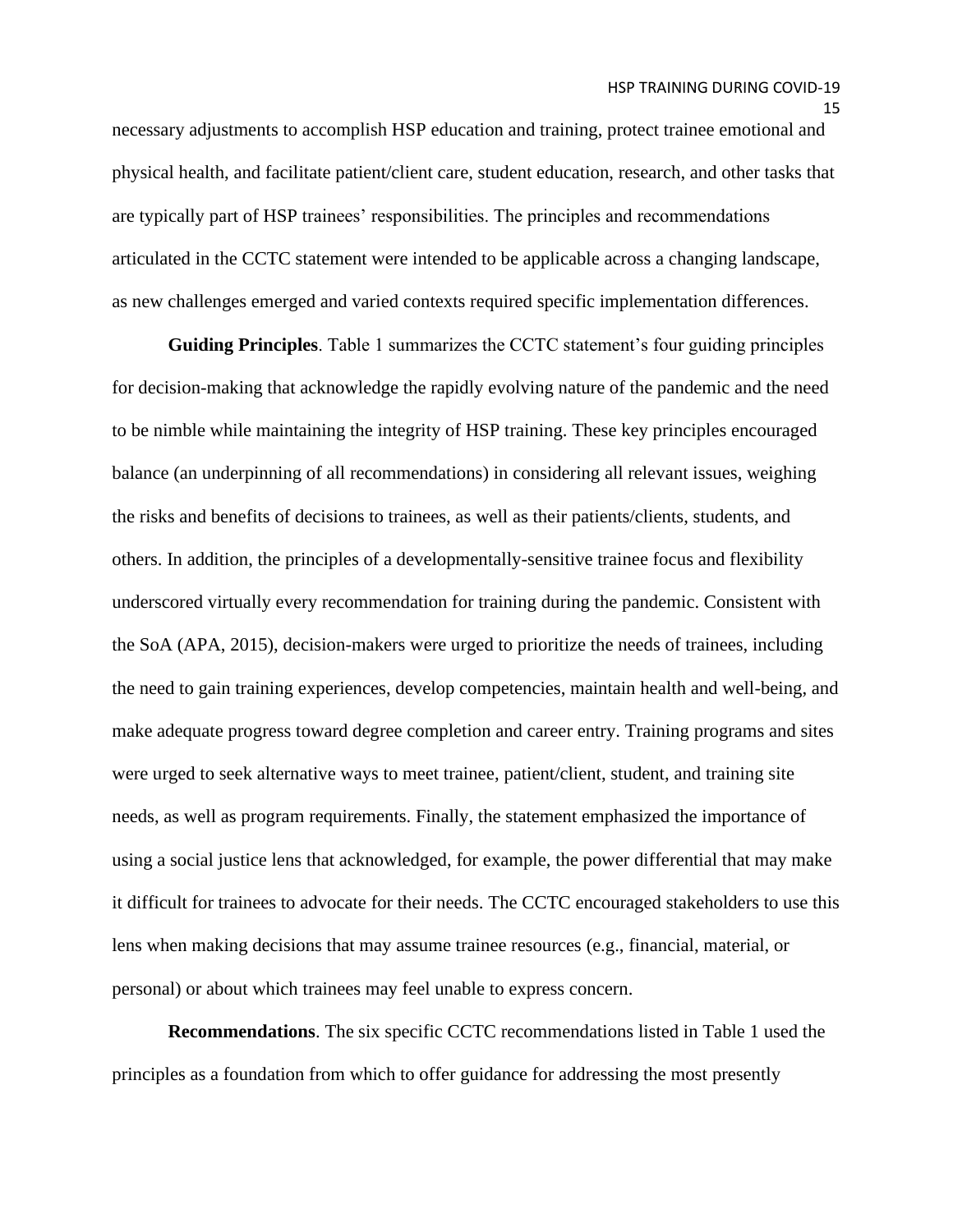pressing issues related to HSP education and training during the COVID-19 pandemic. Some of the CCTC recommendations targeted multiple stakeholders in training and education, including academic programs, clinical training programs and sites, and accreditation and regulation bodies, while other recommendations targeted specific stakeholder groups.

The recommendation to adjust training requirements likely impacted by COVID-19 targeted accreditors and licensing boards specifically. Training programs may be unable to meet specific requirements during the pandemic (e.g., ensuring direct observation at each practicum site; providing at least 50% of supervision in person). Knowing that regulatory bodies are working together to a maintain focus on key aspects of trainee competency development while being flexible enough to allow temporary pandemic-related deviations from requirements could allay many program and trainee anxieties.

Most of the other recommendations were directed to training program faculty and staff, as well as to program and institutional administrators. For example, in some settings a decision to limit in-person contact may be made by a program director, whereas other settings require action from human resources departments. Many actions to minimize critical resource disparities can be taken at the program or individual mentor/supervisor level, such as providing training in telehealth, helping trainees problem-solve to find private space, or allowing trainees to conduct therapy sessions via telephone for patients/clients without video access. Other actions may need institutional or community resources, including helping trainees secure access to a laptop, online platforms, or free or low-cost internet. Following the recommendation to minimize the impact of the pandemic on trainees' finances and program completion will likely require coordination between the program and their institution; although specific requirements may be set by a training program, degree requirements are often set by the university and budgets are typically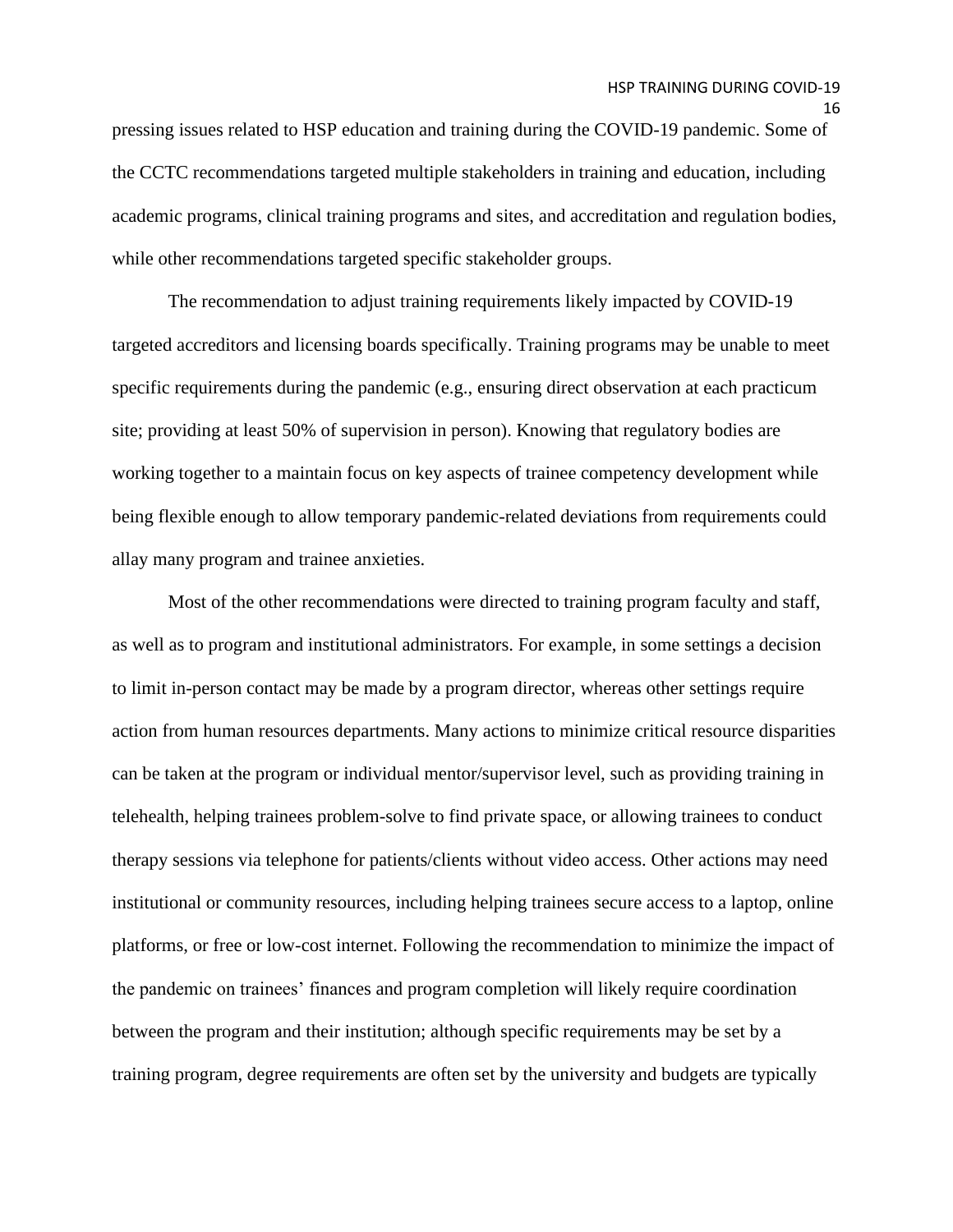controlled by the department or institution. Programs and their higher administrations will need to communicate about how to flex while still enabling trainees to meet institutional requirements, as well as about any budget implications of protecting trainee pay during the pandemic.

The recommendation to pursue access to training that goes beyond didactic distance education targeted training programs and institutions, as well as the private sector that manages instructional materials. For example, training programs were encouraged to use the literature on disability accommodations to guide alternatives to traditional in-person or distance education approaches (e.g., web-based systems for data collection, test administration, and scoring). Test publishers and online platform companies were urged to make web-based resources available to training sites at reduced or no cost.

The final recommendation, to communicate and consult with one another, was a call to engagement of the entire body of stakeholders in HSP education and training. As the COVID-19 pandemic has reminded all of us, consultation is an important competency throughout our careers, especially during a novel and fast-moving situation.

#### *APPIC Responses*

As the pandemic spread, the APPIC Central Office received many questions, concerns, and requests for consultation and guidance from trainees, training directors, and directors of clinical training of graduate programs who were concerned about the impact of COVID-19 on training. To respond to training community needs in the face of disruptions and anxieties provoked by the pandemic, the APPIC Board of Directors disseminated three statements between March 21<sup>st</sup> and April 7th. These statements reflected the APPIC Board's wish to issue timely, practical recommendations that could be commonly applied, while also recognizing the variability across programs and situations, as well as uncertainty about the relevance and

<sup>17</sup>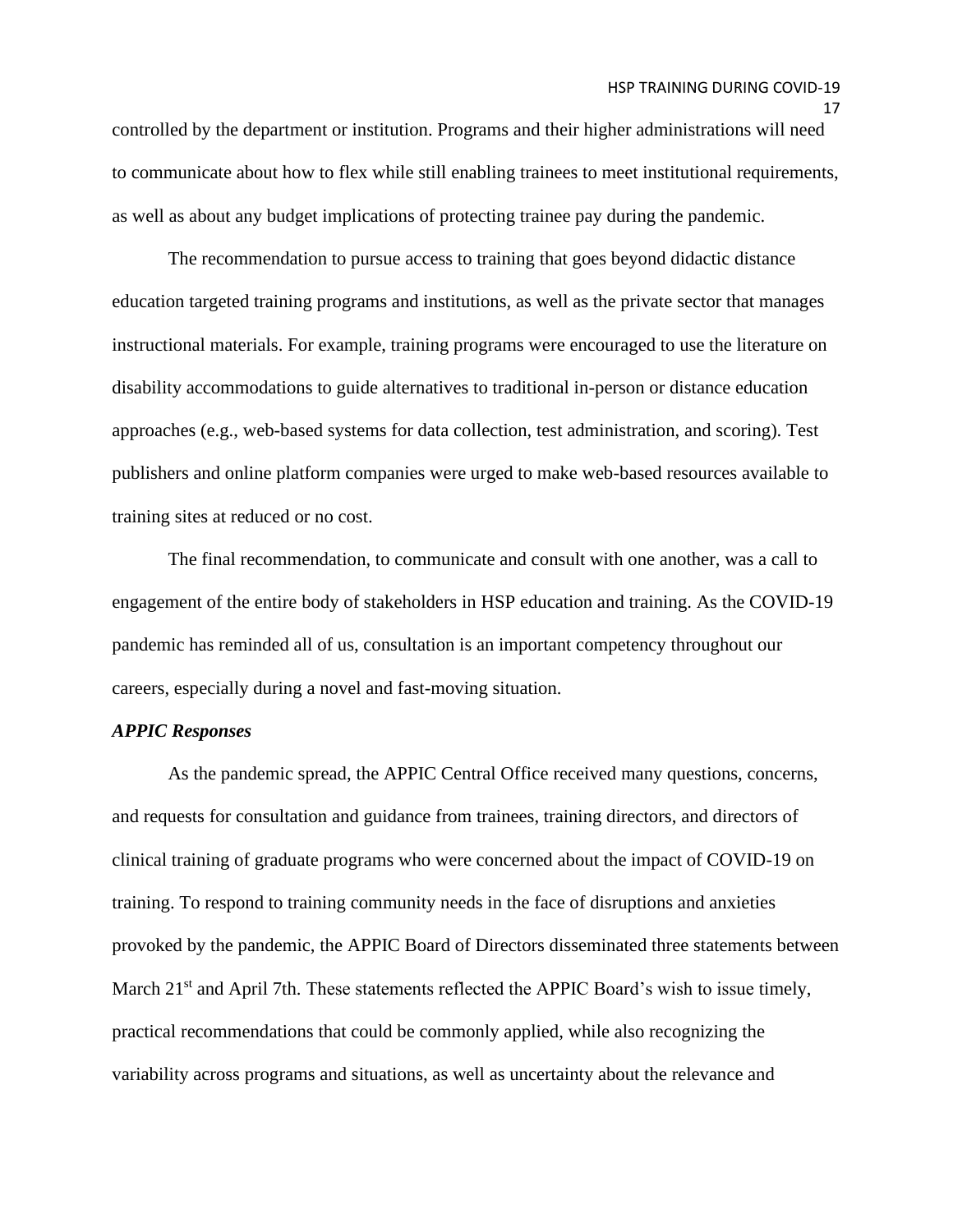feasibility of specific recommendations in the context of other regulatory constraints and developments during the pandemic. In addition, the Board wished to maximize prioritization of trainee health and safety, while not wanting to be globally prescriptive when many programs were managing the situation well and to the satisfaction of all involved parties.

**Statements & Actions.** On March 21<sup>st</sup>, APPIC released its first independent statement about COVID-19 to the training community (APPIC, 2020a). APPIC acknowledged the diversity among its members and the differential impact related to COVID-19 (i.e., from total site closure to normal functioning), which prevented a singular set of specific recommendations. Underscoring the importance of the physical and emotional wellbeing of staff and trainees, APPIC encouraged programs to develop training adaptations while remaining mindful of established regulations (e.g., APPIC membership criteria, accreditation standards, licensure requirements), and to maintain communication among students, DCTs, and training programs.

Around this time, APPIC also published COVID-19 related FAQs to address a range of questions and concerns commonly presented to APPIC Central Office (APPIC, 2020b). Topics included telehealth, potential off-site training activities, trainee distress and anxiety, and navigating challenges with institutional policies. APPIC enacted a policy change to allow hours spent delivering telephone services to be included by doctoral students on the standardized APPIC Application for Psychology Internship (AAPI) form and on behalf of CCTC, offered a central online repository of training resources for programs and students (APPIC, 2020c).

As programs and students continued to contact APPIC Central Office, it was apparent to the APPIC Board of Directors that there was a strong wish for explicit guidance or directives. In an effort to be responsive while maintaining awareness of the diversity of programs and COVID-19 impacts, the APPIC Board issued a second statement that articulated guiding principles and

18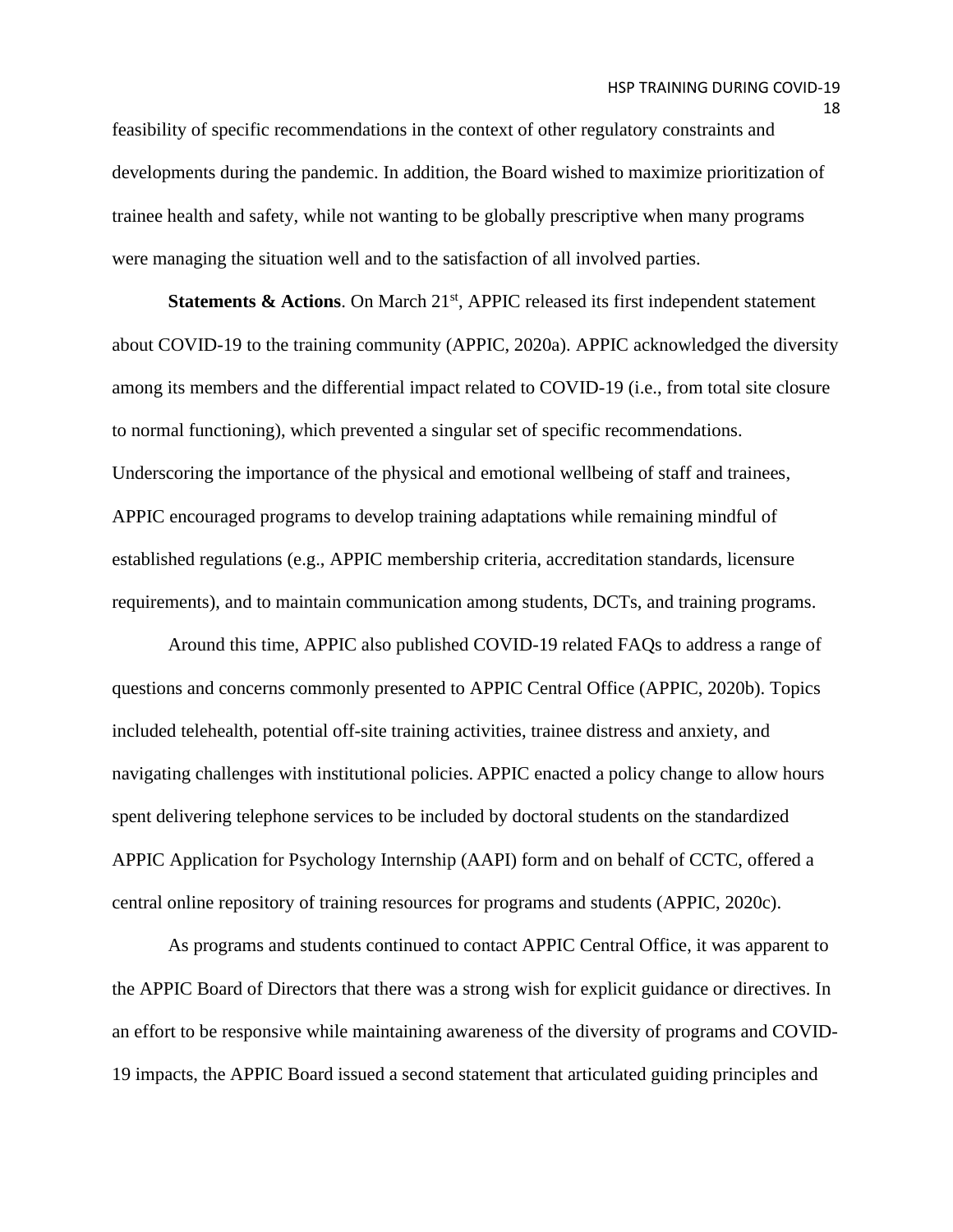current recommendations for those making decisions about psychology training (APPIC, 2020d). With key components presented in Table 2, this statement included three principles that focused on differences between trainees and faculty/staff (i.e., power differential, resource differential, and disproportionate professional risk for trainees), with programs being strongly encouraged to consider whether those without the power and resources of faculty/staff should bear the same responsibilities and burdens as faculty and staff characterized as essential employees. APPIC also made eight recommendations for training programs, several of which were grounded in the most frequent concerns expressed by trainees, such as trainee distress about their health and safety (i.e., consideration of telehealth and work-from-home options, adherence to CDC guidelines) and concerns about position and resource security (i.e., preserving stipends, benefits, and leave), or reflected concepts or actions the APPIC Board wished to remind its member program to bear in mind (i.e., attending to APPIC membership criteria, prioritizing training over service delivery, maintaining the Match agreement, and consulting with APPIC as needed).

This APPIC statement noted geographic variation in degree of COVID-19 risk/impact, associated variation in the nature or timing of potential training modifications, and encouraged programs to consider guidance from relevant local and national authorities in determining modifications or protective actions. The statement also commented about frequent consultation requests from psychology interns in medical settings and acknowledged that fundamental differences in ethical standards between psychology and medicine, particularly concerning whether trainees should continue to deliver care despite personal risk, may give rise to conflict. In such cases, individuals were encouraged to maintain respect and to apply the APA Ethics Code standard for Conflicts between Ethics and Organizational Demands.

On April 7<sup>th</sup>, 2020, the APPIC Board of Directors and the APPIC Postdoctoral

<sup>19</sup>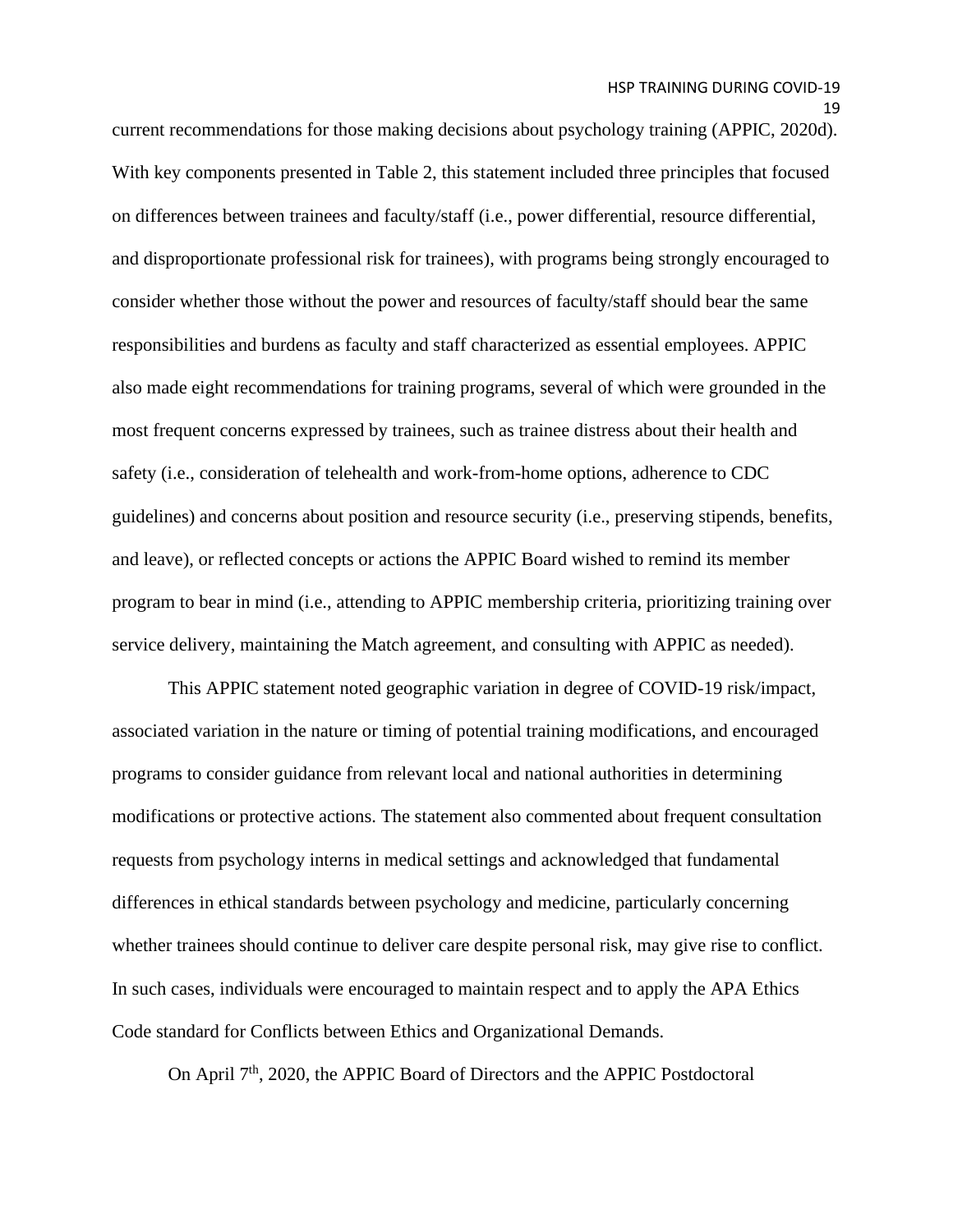20

Committee released guidance intended for all members of the postdoctoral training community (APPIC, 2020e). Whereas previous statements were more focused on present COVID-19 impacts and associated modifications, this statement also incorporated more forward-thinking guidance related to incoming postdoctoral residents scheduled to begin in the summer or fall of 2020. The statement suggested postdoctoral training directors and incoming residents communicate proactively to affirm plans and identify potential challenges, such as the potential need for delayed program start or overlapping cohorts. The statement offered a reminder that position agreements between incoming residents and programs are a professional commitment that should be upheld "barring extreme and rare circumstances," while also acknowledging that such conditions may be met in the context of the pandemic. The statement also addressed current postdoctoral residents, noting the need for programs to consider residents' goals, competencies, and program integrity while supporting the safety of residents, patients, and training staff, as well to support residents who may experiencing disruptions in the job search or licensure process.

#### *Common Themes Across Training Organization Statements*

Several shared values and suggestions are evident in both the CCTC and APPIC statements. Both included a clear statement that prioritizes training and trainee well-being, while also balancing patient/client, institutional, and regulatory considerations. Both explicitly recognized that trainees may be affected by limited resources and power differentials that exist between trainees and their programs and training sites. Likewise, both CCTC and APPIC acknowledged that disruptions to training are highly impactful for trainees, with potential for a disproportionately negative impact on degree completion, financial stability, and career options, relative to post-degree professionals. Consequently, both organizations noted programs' ethical obligation to protect trainees from potential negative impacts of COVID-19, within the context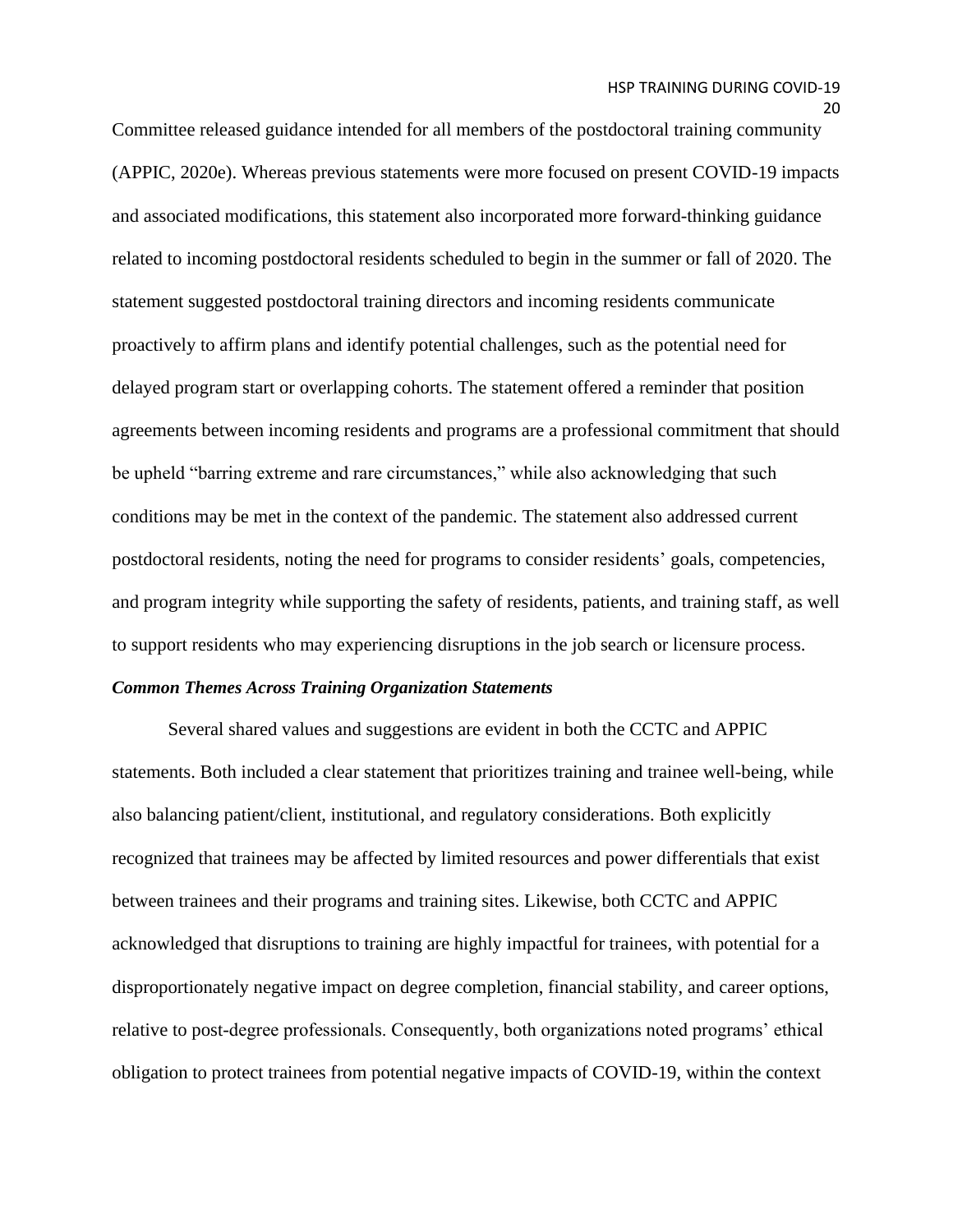of institutional policies and government health and safety orders and recommendations.

The CCTC and APPIC statements share several overlapping recommendations (e.g., considering telehealth and work-from-home options, minimizing disruptions to training progress, using consultation). Both groups recognized the complexity of the situation, carefully weighed potential pros and cons of their recommendations, and concluded that anticipated benefits (e.g., continued clinical care with enhanced trainee and patient/client safety) outweighed potential costs (e.g., difficulties implementing remote services and supervision, differentiation between pre-degree HSP trainees and other healthcare professionals). The full implications of these recommendations remain to be seen, and future research is needed to examine their impact.

#### **Learning from COVID-19: Educational Evolution and Opportunities for Redesign**

The challenges and creative solutions during the COVID-19 pandemic will likely yield lasting impacts on education and training, and also present important opportunities to consider further change that will persist past resolution of the current public health crisis. The pandemic required many constituencies within HSP to rapidly address challenges, engaging in activities that might otherwise not have been fully embraced or that might have taken months or years to consider, plan, and implement. The necessity of quick and substantial modifications may have functionally accelerated the evolution of HSP education and training, especially if adjustments initially implemented as temporary measures become more accepted or routine. Beyond the somewhat unintended benefit of incremental changes to HSP education, training, and practice that the pandemic has fast-tracked, the discipline's experiences during COVID-19 may represent a watershed moment for HSP, inviting consideration of more fundamental changes in the way the discipline views its own identity and implements HSP education and training.

**Developing and Implementing Effective Distance Education**. As a result of the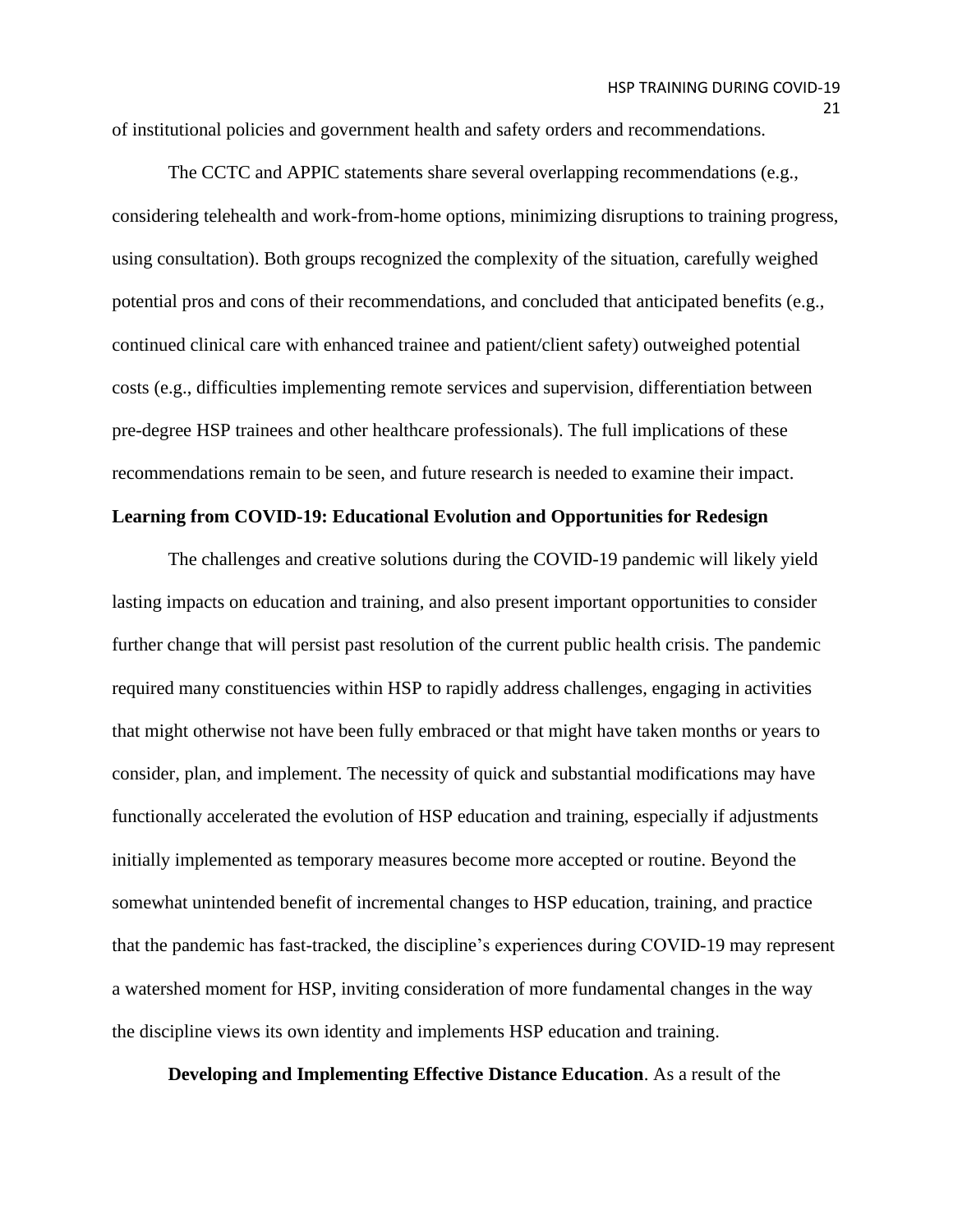pandemic, many HSP educators received "crash courses" in how to teach and supervise using video conferencing and other online and remote learning technologies. Rather than simply returning to pre-pandemic training approaches once COVID-19 abates, HSP educators can use the adaptations and accommodations required by the pandemic as an opportunity to rethink usual training practices and consider more flexible and innovative ways to use distance education to facilitate trainees' knowledge and competency development.

Widespread distance learning may have first been assumed to be a temporary stop gap measure while awaiting resolution of the acute public health crisis. However, anticipation of longer-term public health measures (e.g., prolonged physical distancing) likely renders distance learning a long-term necessity. Emerging evidence suggests that online instruction (one distance education method) can be an effective method of education for healthcare trainees (Bajpai, Semwal, Bajpai, Car, & Ho, 2019; Souza, Mattos, Stein, Rosario, & Magalhaes, 2018). For many HSP educators, the immediacy required to pivot to remote teaching methods during the COVID-19 pandemic may have led them to simply move lectures, discussions, or the same learning activities planned for in-person learning to an online format. As the disruption of the pandemic abates, it is incumbent upon HSP educators to align distance education methods to the existing evidence-base and best practices to optimize virtual learning modalities. In addition, expanding this evidence base through research evaluating distance education methods will be an important undertaking for psychology as a discipline, and one for which it is readily equipped.

Distance education also offers expanded opportunities for collaboration that may enrich the educational experience. Multi-site online learning collaboratives could provide an efficient way for trainees to attain discipline specific knowledge or receive specialized training not available at their home programs. Indeed, considering opportunities for engagement with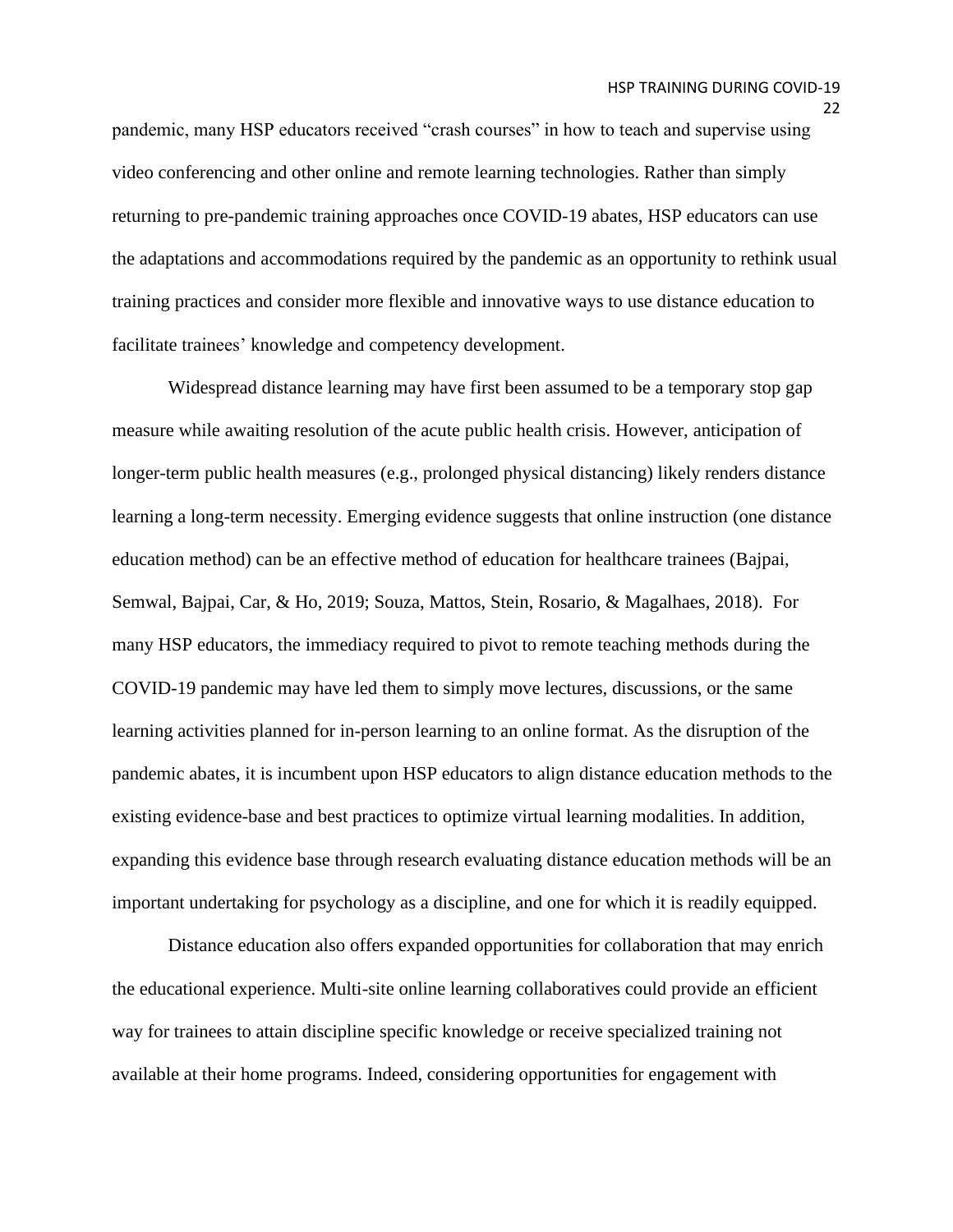students in colleagues in other institutions, and even other countries, would expand access to diversity of thought and experience in ways previously unseen in HSP education and training.

**Delivering Telesupervision***.* The physical distancing required by the pandemic may also accelerate developments in how supervision is delivered and how accrediting and licensing bodies address telesupervision. A small but growing body of research supports the utility of telesupervision (e.g., Inman, Soheilian, & Luu., 2019; Jordan & Shearer, 2019; Martin, Lizarondo, & Kumar., 2018; Wood Miller, & Hargrove, 2005), and experience with telesupervision during the COVID-19 pandemic will likely prompt important expansion of the evidence base examining its effective use. Further, development of effective, evidence-supported telesupervision methods could greatly increase trainees' and supervisors' access to one another even when they are not physically proximal, whether they are simply across a large medical complex or across a large rural state. Telecommunication options used during the pandemic have enabled supervisors to observe and join sessions delivered via video conference, which offers greater opportunities for supervisors to extend their direct observation of trainees and to provide modeling or in-vivo guidance during health service delivery. Where telesupervision may offer enhanced supervisory experiences, HSP educators must consider embracing it as a viable supervision method, even when it is no longer a necessity.

With respect to potential regulatory changes and telesupervision, the pandemic has already resulted in some states changing their interpretation of "face-to-face" supervision requirements to include video teleconferencing (ASPPB, 2020). Although in-person supervision will likely retain an important role in HSP training, the broad use of telesupervision during the pandemic may prompt accreditors and regulatory bodies to re-examine their policies on telesupervision under more routine conditions. Formal evaluation of the outcomes of such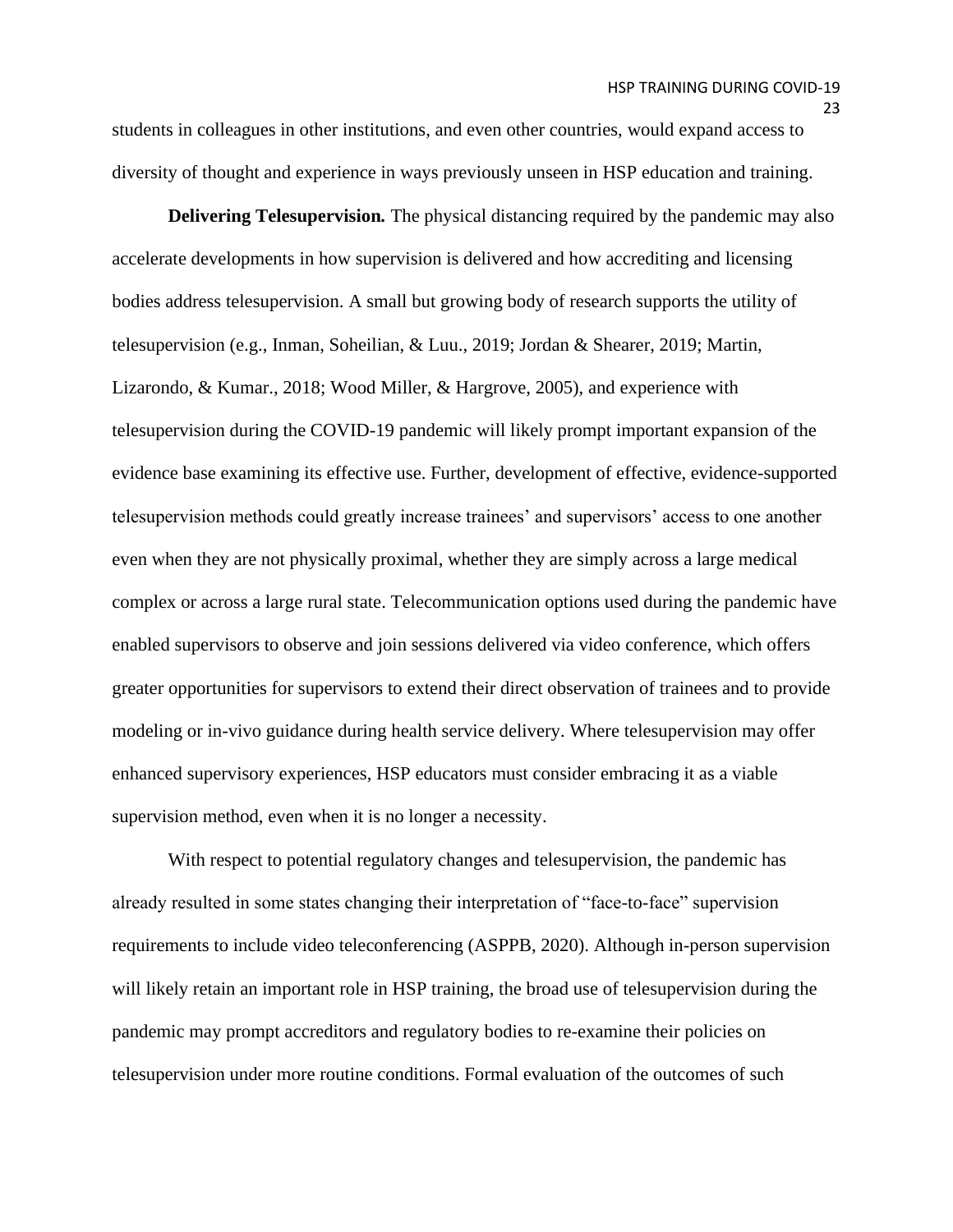supervision practices and the conditions under which telesupervision may be effective would provide important guidance for potential policy changes.

**Expanding Clinical Service Delivery Opportunities.** Clinical services delivery may be forever changed by COVID-19, as the healthcare community and those it serves more fully realize the potential of telehealth in expanding healthcare access (e.g., for rural or other historically underserved populations, individuals reticent about possible stigma of visiting a mental health setting), its functional efficiencies (e.g., shared office space, reduced scheduling burden and travel time, decreased no-show rates), and potential clinical benefits (e.g., ability to observe clients or patients in their natural environment). Although some training programs had already included training in telepsychology in their curricula, HSP trainees' instruction in this area has generally been limited (Barnett, 2018; McCord, 2015). Permanent inclusion of telepsychology training, and explicit education and supervision in effective delivery of telehealth as a competency, are important and necessary expansions to training programs. Expanding the small research base on telepsychology training (e.g., Simpson, Guerrini, & Rochford, 2015) is also critical, as is elucidating clinical circumstances that may render telepsychology inadvisable.

The relevance and success of ongoing incorporation of telepsychology services into training depends, in part, on changes in the regulation of clinical service delivery. The pandemic highlighted how state-specific licensing laws can create barriers to continuity of care for patients/clients who live across a state line, travel, relocate temporarily to another state, or have clinicians (or supervisors) who travel or relocate. ASPPB's PSYPACT interstate compact [\(https://www.asppb.net/page/PSYPACT\)](https://www.asppb.net/page/PSYPACT) is an important step toward national credentialing, as once enacted, it will allow licensed psychologists to provide telepsychology or temporary inperson services across state lines. However, adoption and implementation has been slow;

24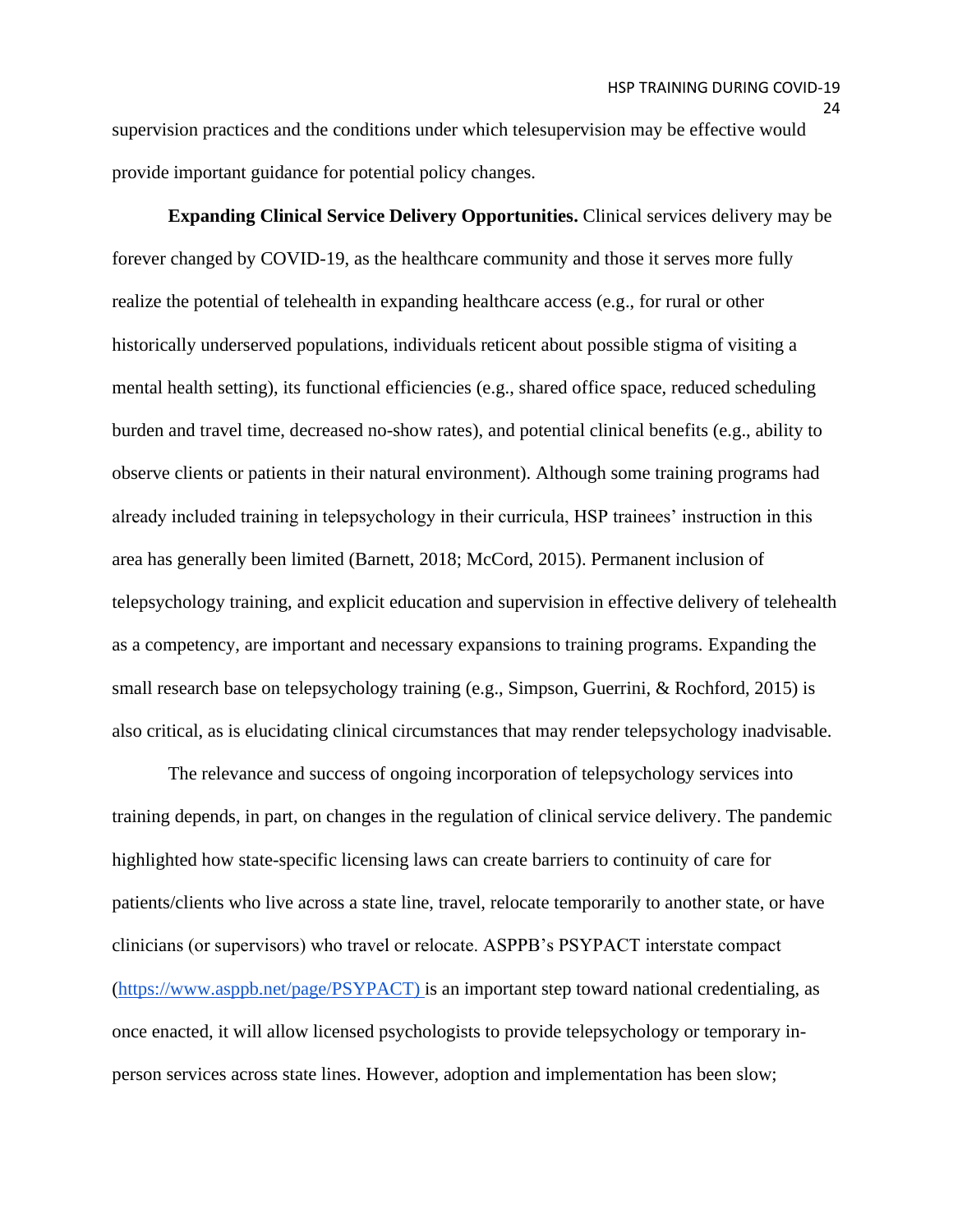although 12 states have adopted PSYPACT legislation since 2016 and an additional 17 states have legislation pending, procedures to grant authority to practice have yet to be developed. HSP educators can play a critical role in accelerating progress toward interjurisdictional practice by working with state licensing boards and legislators to promote implementation of the compact.

**Adopting More Robust Competency Evaluation**. The pandemic highlighted the benefit of re-evaluating many of the longstanding standards, policies and regulations about how HSP evaluates trainee competencies. The profession has long relied on clinical hours as a proxy for clinical competence, with a minimum number of clinical hours required by many internship sites and codified in state licensing acts as a condition for independent practice These practices persist despite a lack of compelling evidence to support the validity of such minimums and ongoing calls to evaluate competencies more directly (e.g., Fouad et al., 2009). Currently, competency is most commonly evaluated through locally adapted rating measures with poor or unknown psychometric properties (Callahan & Watkins, 2018). However, research and resources are emerging to support standardized and validated competency ratings (e.g., Price, Callahan, & Cox, 2017) and performance-based competency evaluations (e.g., Ingram, Cribbet, & Schmidt, 2019; Meghani & Ferm, 2019). Given that many trainees will accrue fewer clinical hours during the pandemic, the impetus to more fully adopt direct competency assessment is more pressing than ever, and has the potential to produce long-lasting benefit to HSP.

**Modifying Admissions and Selection Practices**. Changes necessitated by the pandemic provide an opportunity to reconsider longstanding admissions/selection practices to address concerns of access and equity. Increased comfort with video conferencing may encourage doctoral programs, internships, and postdoctoral programs to consider relaxing the convention or requirement for in-person applicant interviews. Despite survey data suggesting that students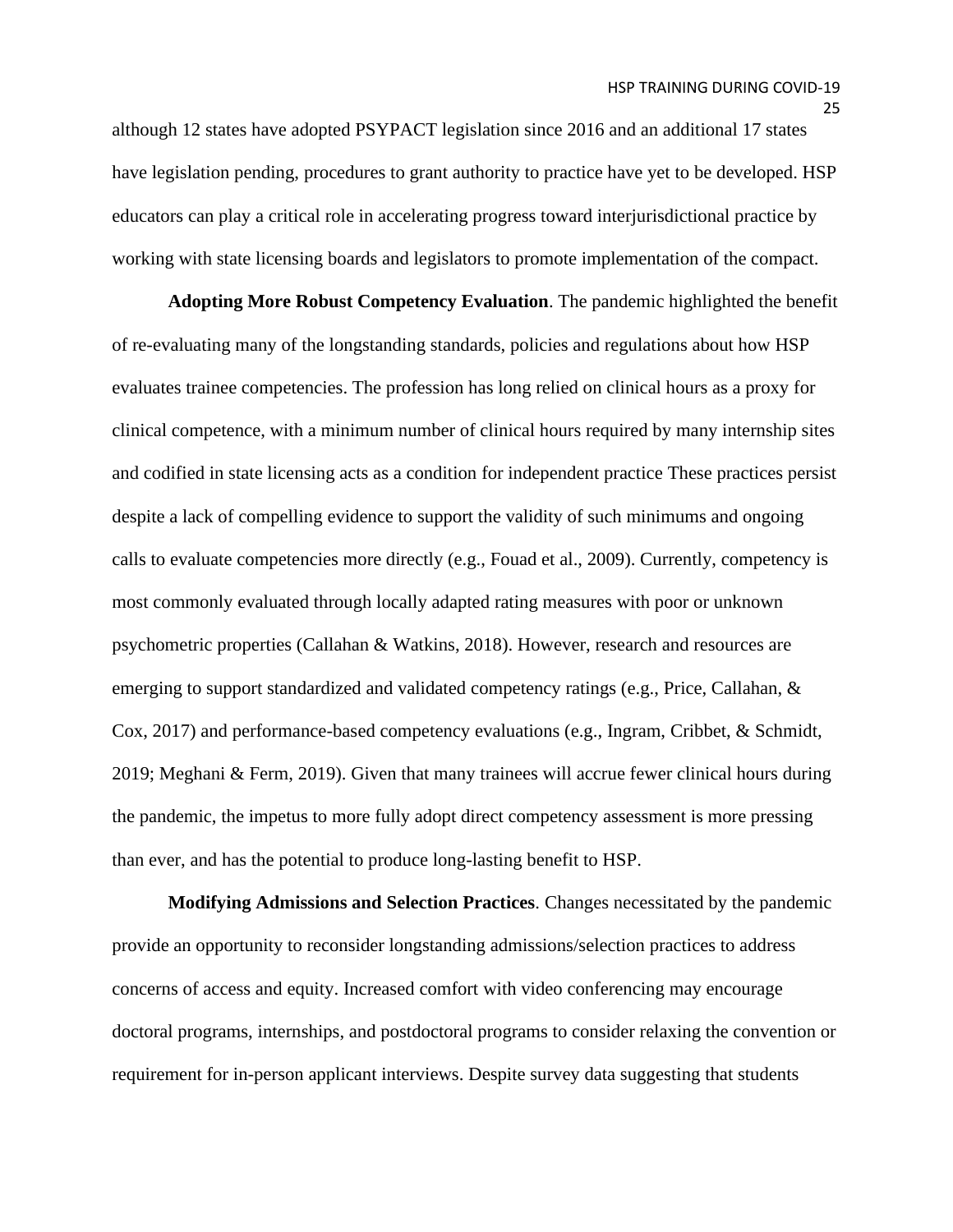prefer in-person over other types of internship interviews (APPIC, 2016), in-person interviews and the accompanying travel are difficult to justify given their questionable validity (e.g., Kreiter & Axelson, 2013) and potential to limit equity across students with diverse personal characteristics and financial resources (e.g., Burmeister et al., 2013; Lowrey, Jutunen, & Duan, 2009). Prior to the pandemic some programs had already moved from in-person to telephone or video interviewing, due to their remote location or as part of a social justice mission. The potential for continued pandemic-related travel restrictions, physical distancing requirements in training settings, and increased economic hardships may prohibit in-person graduate, internship, and postdoctoral interviews for one or more selection cycles, offering the opportunity for adoption and evaluation of more feasible and equitable admission and selection processes.

Similarly, with GRE test centers closed during the pandemic and potentially affecting admissions for the upcoming year, the pandemic may also prompt more widespread reconsideration of the role of the GRE in doctoral program admissions. Use of the GRE in graduate admissions has been increasingly questioned due to concerns with access restrictions for diverse applicants (Callahan et al., 2018; Roberts & Ostreko, 2018); doctoral programs may now be prompted to more fully embrace admissions processes that do not rely on GRE scores (Roberts & Ostreko, 2018). Although these sorts of holistic admissions were already gaining traction in psychology, the pandemic provides yet another reason to reconsider potential barriers to recruiting a more diverse HSP workforce.

**Reconsidering Internship and Degree Timing**. Although not a novel consideration (Boggs & Douce, 2000), reversing the sequence of the internship and conferral of the doctoral degree is an idea the profession may be wise to reconsider. The pandemic highlighted challenges created by psychology interns' status as doctoral students enrolled in one academic institution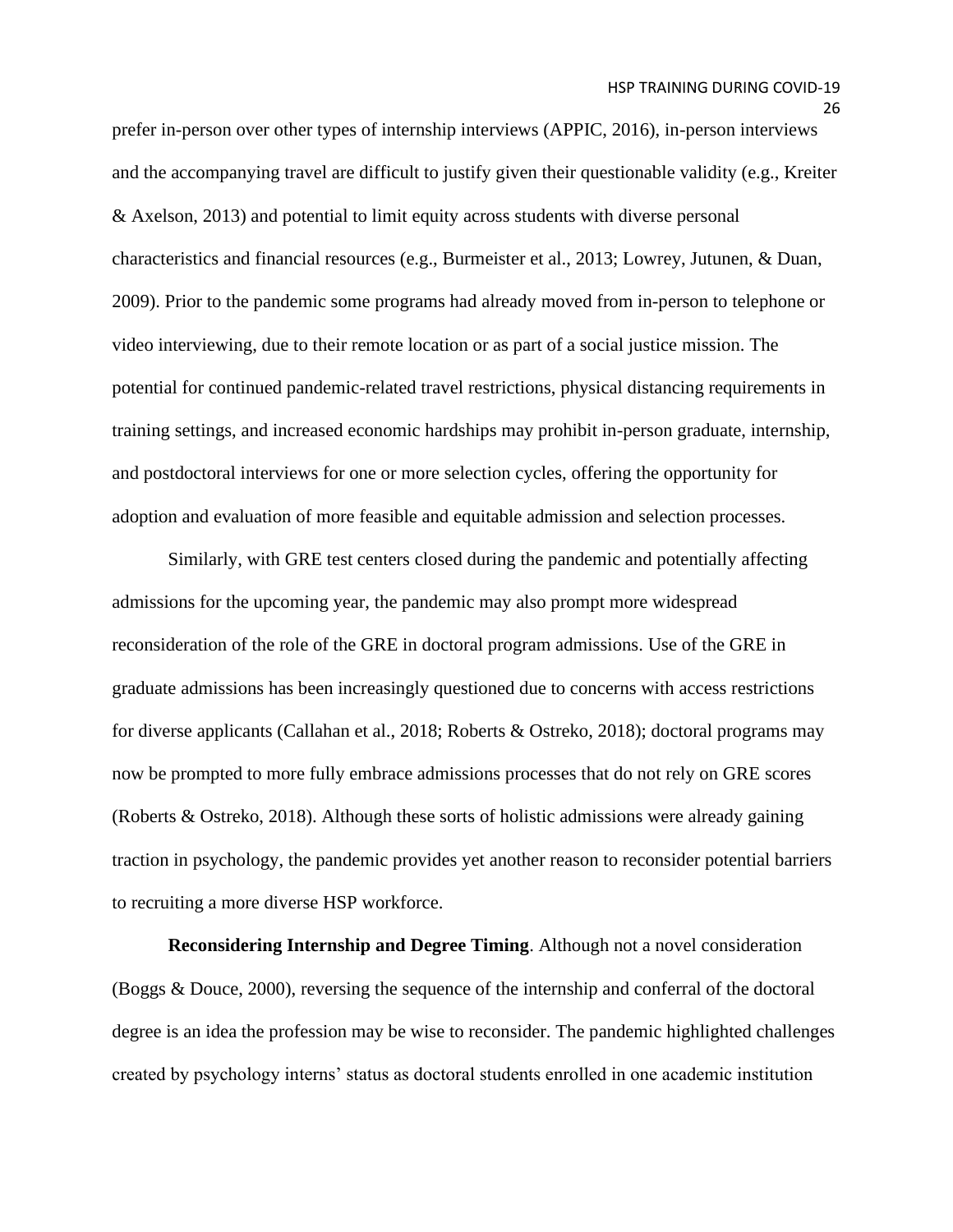while being trainees and clinical employees at another institution, and revealed potential advantages of moving the internship post-degree. Placing the internship after the doctoral degree would grant doctoral programs clearer and more complete jurisdiction over clinical training of their students and likewise grant internship training programs clearer and more complete jurisdiction over their interns' training.

Complexities that arose in considering differential protections for psychology interns versus medical residents during the pandemic also suggest that the timing of licensure may also need to be addressed. The currently endorsed model licensing law (APA, 2010) adopted by many jurisdictions allows trainees to apply for licensure without postdoctoral training, but assumes substantial training at the practicum and internship levels prior to degree conferral. If the internship were moved to post-degree (meaning that it would then become postdoctoral training), it is likely that jurisdictions that do not require postdoctoral training would need to rewrite their laws to recapture the required internship training that currently takes place prior to degree completion. Clearly, rethinking the sequence to degree introduces complex issues that extend well beyond the scope of this paper, but ones that merit reexamination.

### **Re-examining Psychology's Values and Identity as a Health Service Profession**.

Another potential lesson from the pandemic is that not all HSP professionals agree about the role of HSP trainees in the broader healthcare system. As such, HSP may need to rethink its responsibilities as part of the healthcare community. Although the practical and ethical argument that unlicensed, pre-degree trainees should be protected has merit, it is notable that other health professions did not always distinguish between their pre-degree trainees and post-degree professionals. In medicine and nursing, trainees who were close to training completion were at times hastened to independent provider-level duties to meet health care workforce needs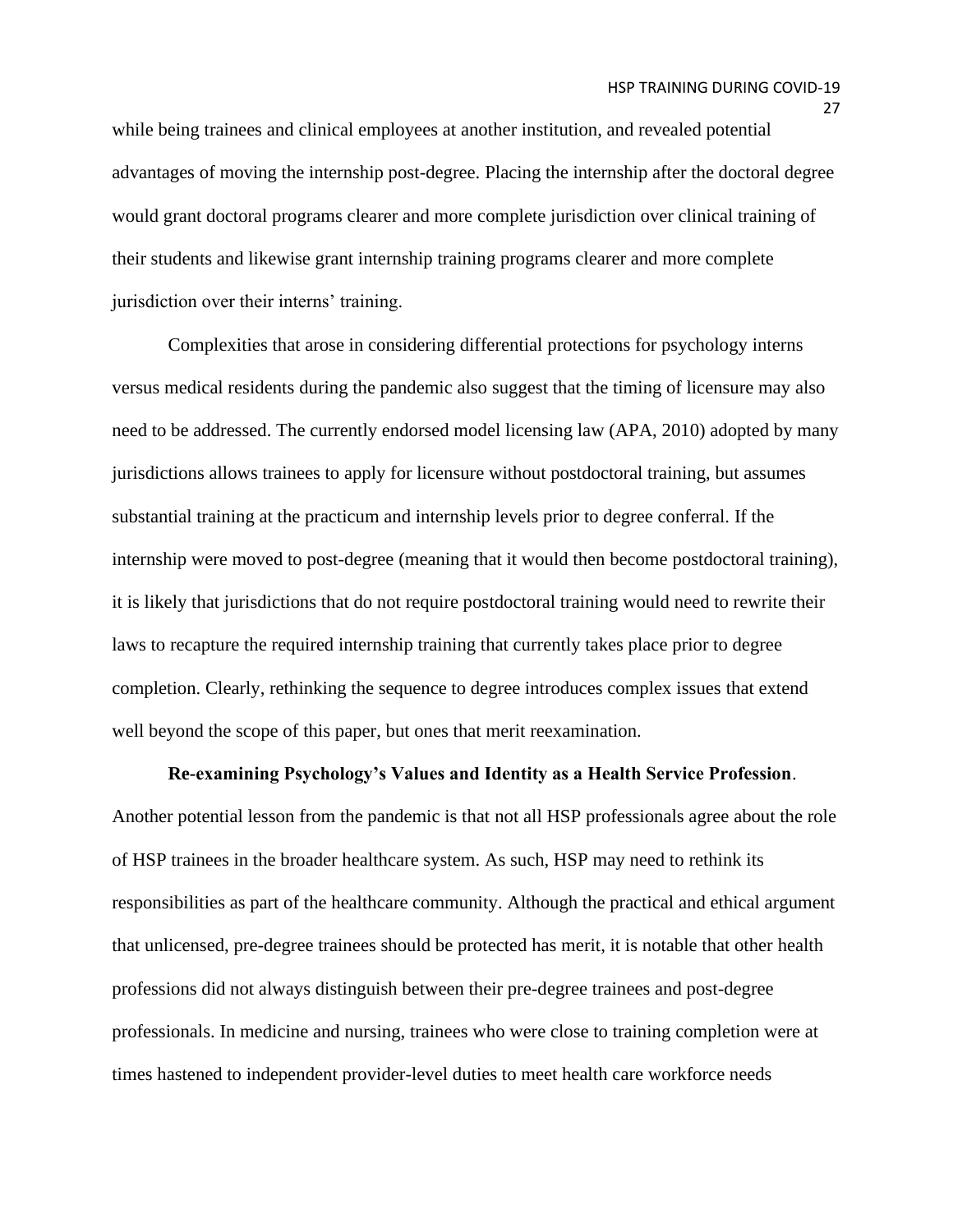(Murphy, 2020). Similarly, whereas the APA Ethics Code is silent on any obligation of psychologists to provide care despite personal risk, the American Medical Association code of ethics indicates "the obligation to 'provide urgent medical care during disasters,'... 'even in the face of greater than usual risk to physicians' own safety, health or life.'" (AMA, 2020). Indeed, physicians' duty to treat in the face of personal risk, including during epidemics or pandemics, long predates COVID-19 (Huber & Wynia, 2004; Hughes & Marcozzi, 2004; Wynia, 2007). Considering these fundamental differences in values (i.e., imperative to press in despite personal risk vs. principle to minimize and protect from risk) and HSP's role as a healthcare profession is a critical conversation, particularly related to psychologists serving in medical settings.

Further, thoughtful examination of the merits and challenges of considering psychologists and psychology trainees as essential personnel in healthcare settings is warranted. It is likely that opinions differ on the appropriateness of conceptualizing psychology or psychology trainees in this way, and developing a shared understanding of expectations across settings would inform and codify psychology's identity as a health service profession, allow clear communication of expectations to prospective trainees, and pave the way for appropriate preparation for the duties of essential personnel as part of HSP training. Importantly, it may help avoid the problems inherent in defining oneself as an essential part of the healthcare community when it engenders personal benefit but not when it confers risk.

**Reconstructing HSP Education and Training**. Since the 1980's there have been calls for a Flexner-type examination of the education and training leading to the professional practice of psychology (Rozensky, 2013). This sort of comprehensive and authoritative examination would consider all aspects of the educational landscape (e.g., admissions common language, core curriculum, needed competencies, workforce entry, regulatory oversight) in the interest of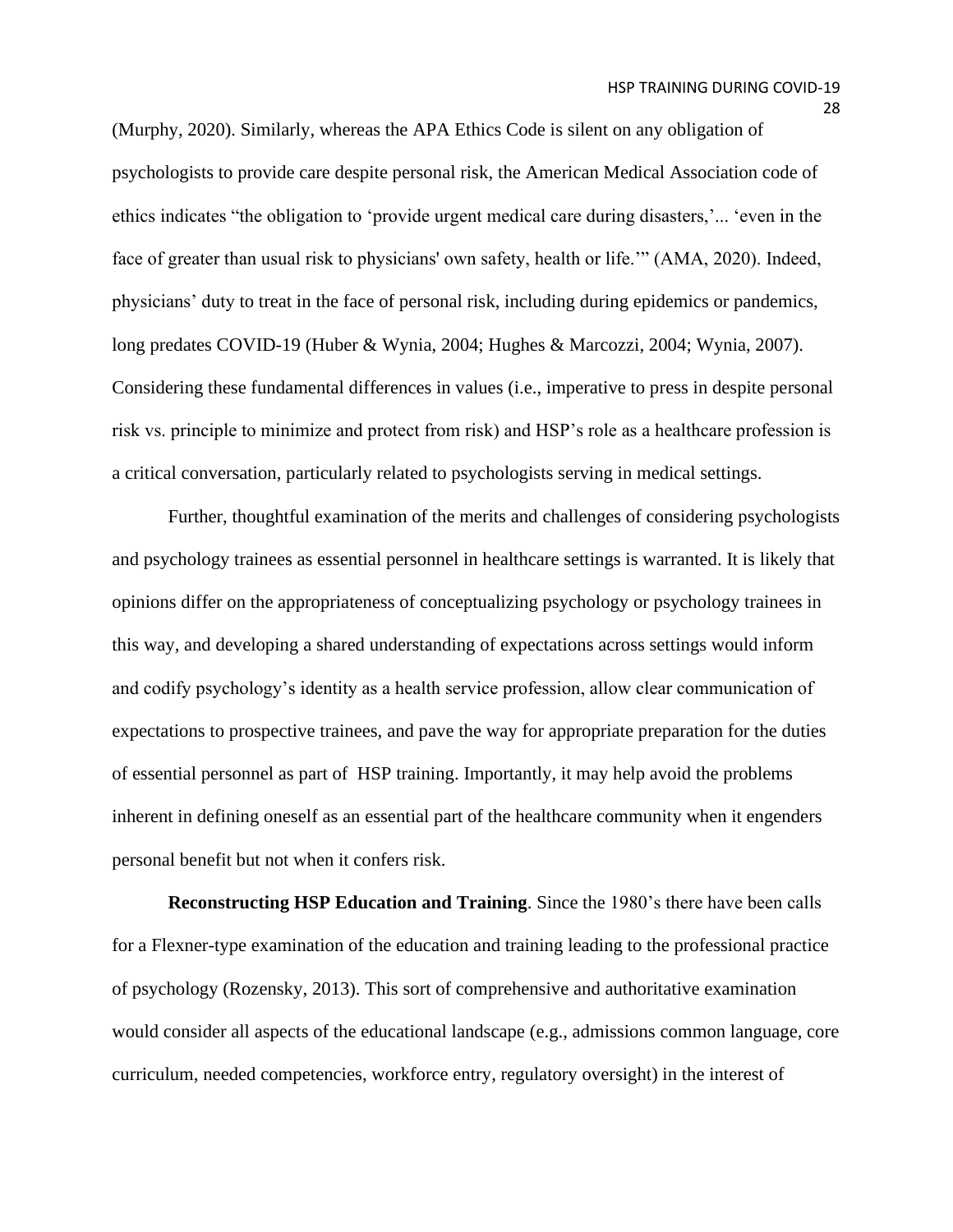reconstructing the entire system, if necessary, to ensure high-quality, relevant education of psychological healthcare professionals. Many stakeholders have argued that this sort of sweeping evaluation and overhaul is unnecessary and that psychology can meet the same goal with a more incremental approach to change. Indeed, over the last several decades, the discipline made many advances that, as a gestalt, form "a robust, proto-, de facto Flexner-like approach" (Rozensky, 2013, p. 709). Some of the opportunities described in the current paper could push these advances further, fostering continued evolution of educational practices and workforce preparation. Other efforts currently underway, such as accreditation of master's-level psychology education and training (Grus, 2019), are also bringing notable change to the profession. At the same time, the challenges and necessary changes highlighted by the COVID-19 pandemic may present an opportune time to consider a comprehensive evaluation and potential reconstruction of HSP education and training. A Flexner-type Commission could provide a forum for the discipline's stakeholders to weave together the many advances, both accomplished and planned, and to identify weaknesses, limitations, or opportunities not yet realized. With a radical willingness to "put everything on the table" and critically examine the gestalt of HSP education and training, such an effort could ensure that HSP educational system is meeting the profession's goal to prepares HSP scientists and practitioners to efficiently and effectively address society's mental health needs, not just of the present but of the future.

### **Conclusions**

The COVID-19 pandemic has been an unprecedented world event bringing much disruption and distress, including among the psychology training community. Conditions of great uncertainty and rapidly evolving circumstances, along with numerous challenges specific to HSP education and training, necessitated complex decisions and swift training/educational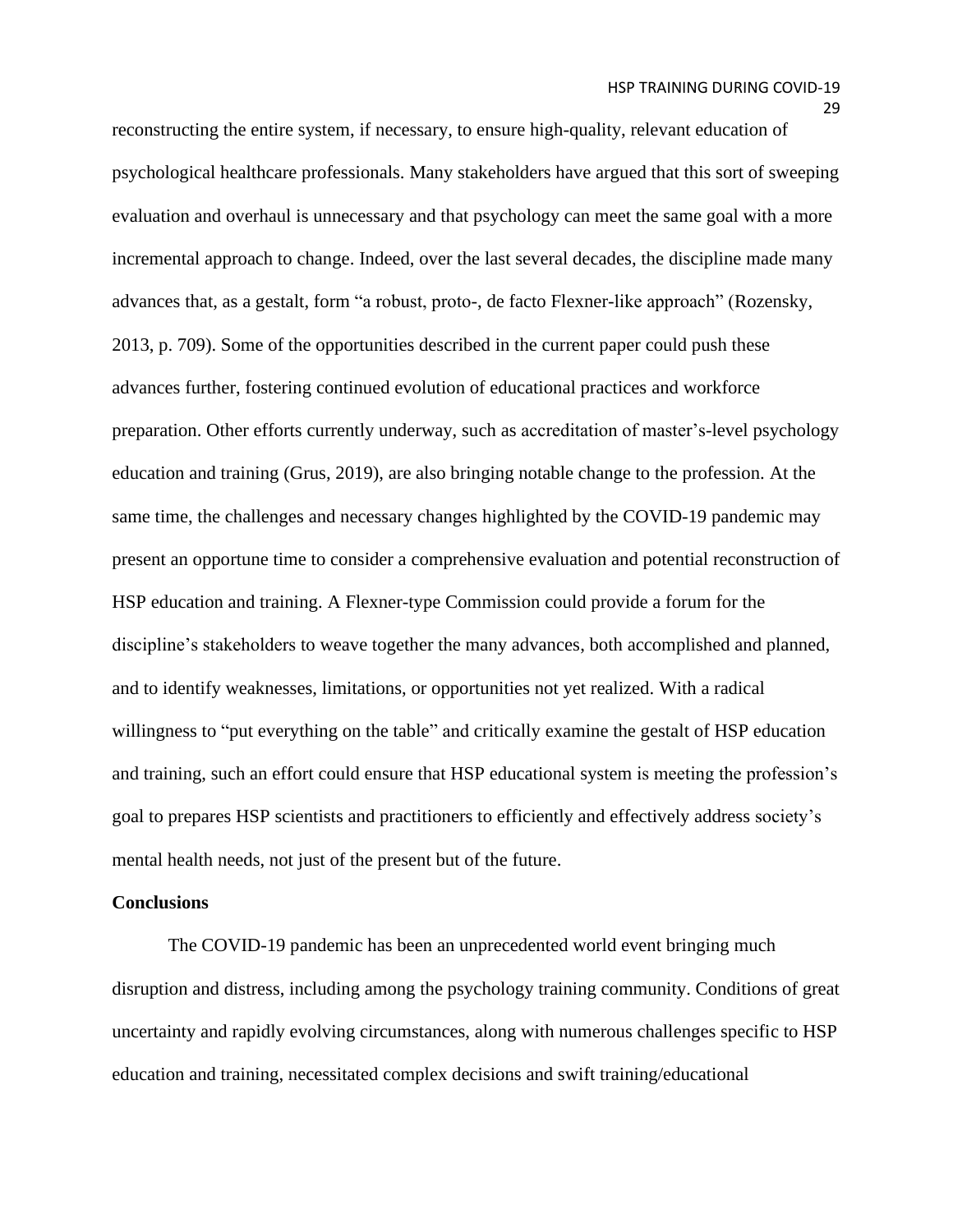adjustments. Established leadership organizations in HSP education and training offered principled guidance and recommendations to inform responses to these challenges.

What was unquestionably an unwelcome and incredibly challenging occurrence, the COVID-19 pandemic also brings the opportunity to advance and even transform HSP education and training. The discipline can choose to embrace and extend the benefits of incremental change hastened by necessity, and to capitalize upon the opportunity to critically examine and redesign long-standing education and training practices. Taken together, the challenges and responses resulting from the pandemic offer six key opportunities for HSP education and training, including to: 1) examine, extend and build the evidence base for innovative educational modalities, particularly those delivered via distance learning technology, 2) re-examine the rationale and evidence base for longstanding admission, selection, and training practices, 3) advance development of competency evaluation methods to robustly measure established profession-wide and novel competencies, 4) reconsider the relative timing of internship and doctoral degree, 5) re-evaluate the place of psychology and its trainees alongside other health service professions, and 6) consider a comprehensive, Flexner-type examination of what is needed to ensure that HSP education and training is preparing its graduates to meet the psychological healthcare needs of the future. Notably, many of the opportunities presented here are not new; some have been considered within HSP for years or even decades. What may be new is the HSP training community's increased motivation to change, based on the incredible need created by the pandemic, supported by a growing evidence base, and facilitated by technological advances. In capitalizing on this motivation and momentum, HSP should continue to explore opportunities for innovative improvement.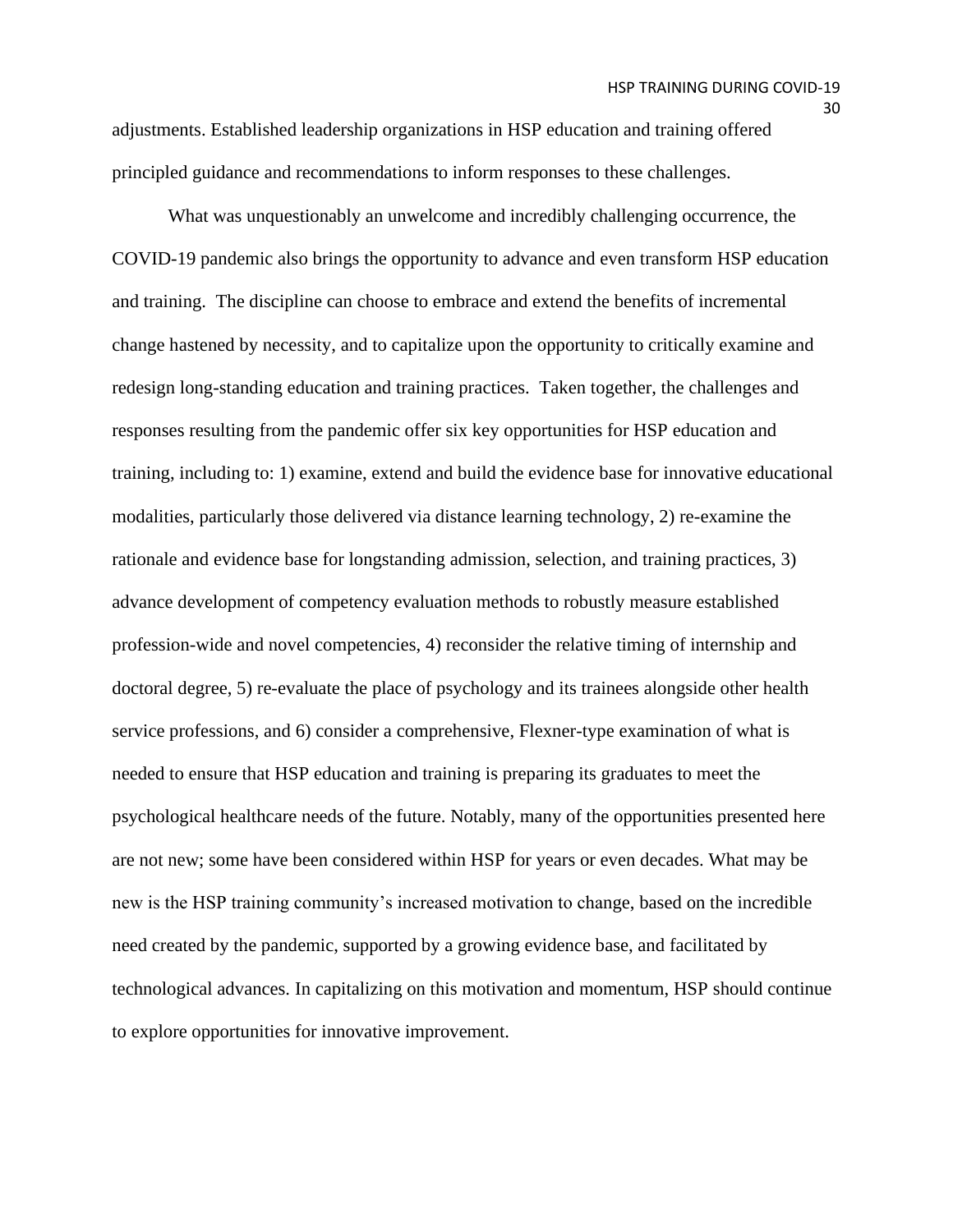### **REFERENCES**

- American Medical Association (2020). *AMA Code of Medical Ethics: Guidance in a pandemic*. [https://www.ama-assn.org/delivering-care/ethics/ama-code-medical-ethics-guidance](https://www.ama-assn.org/delivering-care/ethics/ama-code-medical-ethics-guidance-pandemic)[pandemic](https://www.ama-assn.org/delivering-care/ethics/ama-code-medical-ethics-guidance-pandemic)
- American Psychological Association (2010). *Model Act for State Licensure of Psychologists Adopted by Council as APA Policy February 20, 2010*.

<https://www.apa.org/about/policy/model-act-2010.pdf>

- American Psychological Association (2015). *Commission on Accreditation Standards of Accreditation for Health Service Psychology*. Approved by the APA council of representatives in February 2015 and effective January 2017. [https://irp](https://irp-cdn.multiscreensite.com/a14f9462/files/uploaded/APA-Principles-Accreditation-SoA-AOP_200116.pdf)[cdn.multiscreensite.com/a14f9462/files/uploaded/APA-Principles-Accreditation-SoA-](https://irp-cdn.multiscreensite.com/a14f9462/files/uploaded/APA-Principles-Accreditation-SoA-AOP_200116.pdf)[AOP\\_200116.pdf](https://irp-cdn.multiscreensite.com/a14f9462/files/uploaded/APA-Principles-Accreditation-SoA-AOP_200116.pdf)
- American Psychological Association. (2017). *Ethical principles of psychologists and code of conduct* (2002, amended effective June 1, 2010, and January 1, 2017).

<https://www.apa.org/ethics/code/>

Association of American Medical Colleges (2020, March 30). *Updated Interim Guidance on Medical Students' Participation in Direct Patient Contact Activities: Principles and Guidelines*. [https://www.aamc.org/news-insights/press-releases/updated-interim](https://www.aamc.org/news-insights/press-releases/updated-interim-guidance-medical-students-participation-patient-care-during-coronavirus-covid-19)[guidance-medical-students-participation-patient-care-during-coronavirus-covid-19](https://www.aamc.org/news-insights/press-releases/updated-interim-guidance-medical-students-participation-patient-care-during-coronavirus-covid-19)

Association of Psychology Postdoctoral and Internship Centers (2020a, March 21). *APPIC Board of Directors: COVID-19 statement to education and training community.* [https://www.appic.org/News-Articles/ArtMID/1931/ArticleID/7/APPIC-Board-of-](https://www.appic.org/News-Articles/ArtMID/1931/ArticleID/7/APPIC-Board-of-Directors-COVID-19)[Directors-COVID-19](https://www.appic.org/News-Articles/ArtMID/1931/ArticleID/7/APPIC-Board-of-Directors-COVID-19)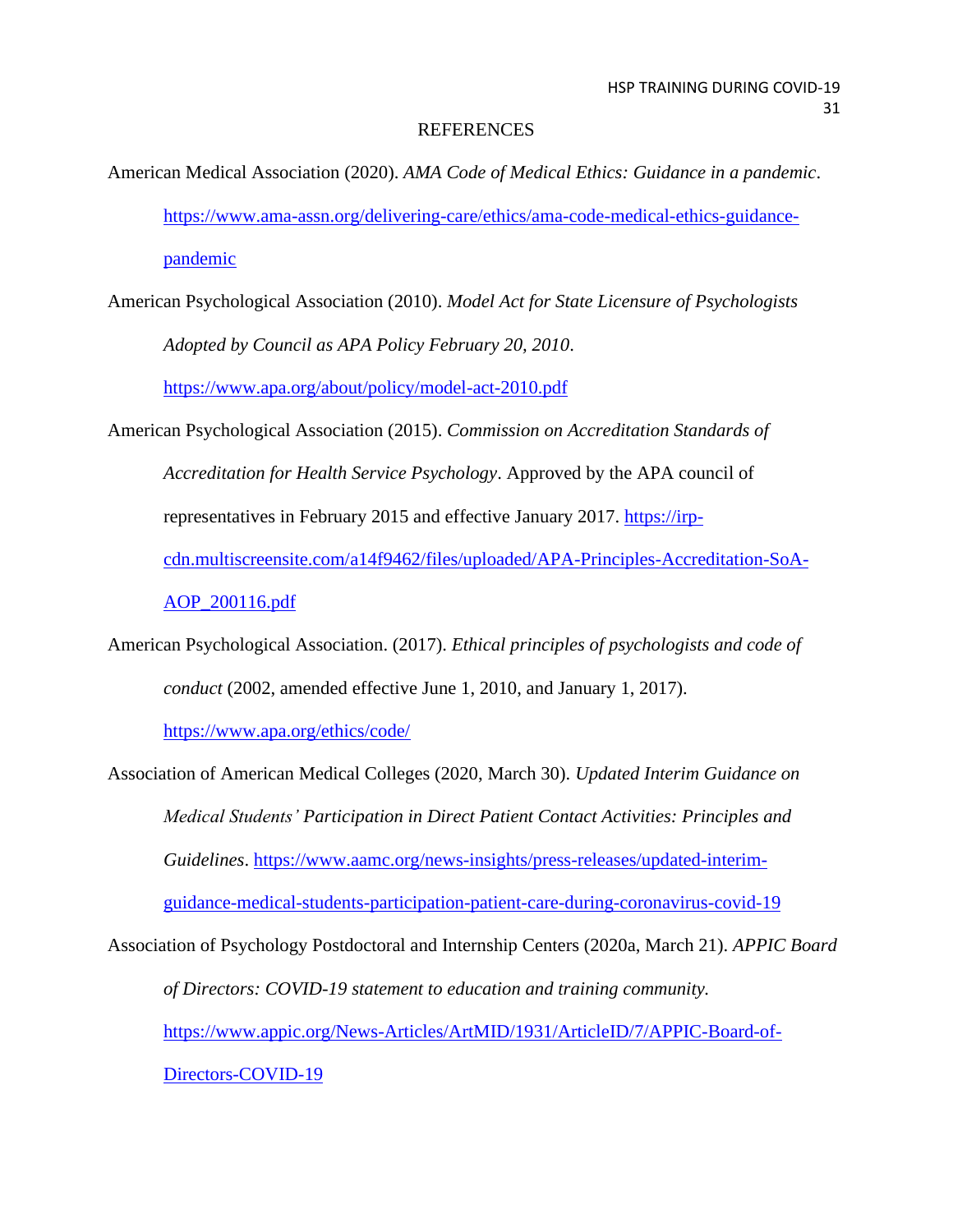Association of Psychology Postdoctoral and Internship Centers (2020b, March 23). *COVID-19* 

*information: APPIC FAQs*. [https://www.appic.org/News-](https://www.appic.org/News-Articles/ArtMID/1931/ArticleID/7/APPIC-Board-of-Directors-COVID-19)

[Articles/ArtMID/1931/ArticleID/7/APPIC-Board-of-Directors-COVID-19](https://www.appic.org/News-Articles/ArtMID/1931/ArticleID/7/APPIC-Board-of-Directors-COVID-19)

Association of Psychology Postdoctoral and Internship Centers (2020c, March 24). *COVID-19* 

*resources for the training community*. [https://www.appic.org/News-](https://www.appic.org/News-Articles/ArtMID/1931/ArticleID/6/COVID-19-Resources-for-the-Training-Community)

[Articles/ArtMID/1931/ArticleID/6/COVID-19-Resources-for-the-Training-Community](https://www.appic.org/News-Articles/ArtMID/1931/ArticleID/6/COVID-19-Resources-for-the-Training-Community)

Association of Psychology Postdoctoral and Internship Centers (2020d, March 31). *APPIC Board of Directors: COVID-19 statement #2*. [https://www.appic.org/News-](https://www.appic.org/News-Articles/ArtMID/1931/ArticleID/7/APPIC-Board-of-Directors-COVID-19)

[Articles/ArtMID/1931/ArticleID/7/APPIC-Board-of-Directors-COVID-19](https://www.appic.org/News-Articles/ArtMID/1931/ArticleID/7/APPIC-Board-of-Directors-COVID-19)

Association of Psychology Postdoctoral and Internship Centers (2020e, April 7). *APPIC* 

*Postdoctoral committee: Statement on COVID-19*. [https://www.appic.org/News-](https://www.appic.org/News-Articles/ArtMID/1931/ArticleID/8/APPIC-Postdoctoral-Committee-Statement-on-COVID-19)

[Articles/ArtMID/1931/ArticleID/8/APPIC-Postdoctoral-Committee-Statement-on-](https://www.appic.org/News-Articles/ArtMID/1931/ArticleID/8/APPIC-Postdoctoral-Committee-Statement-on-COVID-19)

[COVID-19](https://www.appic.org/News-Articles/ArtMID/1931/ArticleID/8/APPIC-Postdoctoral-Committee-Statement-on-COVID-19)

Association of Psychology Postdoctoral and Internship Centers (2016). *2016 APPIC Match: Survey of Internship Applicants Part 1: Summary of Survey Results*.

<https://www.appic.org/Internships/Match/Match-Statistics/Applicant-Survey-2016-Part-1>

Association of State and Provincial Boards of Psychology (2020c, March 24). *Supervision hours for licensure via tele-means.* <https://cdn.ymaww.com/www.asppb.net/resources/> resmgr/covid19/supervision\_hours\_for\_licens.pdf

Baker, J., Davis, C. III, Grus, C., Hagstrom, S., Horn, J., Madon, S., Paul, M., Wall, J. (2020, March 20). *Education and Training in Health Services Psychology – COVID-19 - Joint Statement.* [https://www.appic.org/News-Articles/ArtMID/1931/ArticleID/5/Psychology-](https://www.appic.org/News-Articles/ArtMID/1931/ArticleID/5/Psychology-Training-And-Education-Joint-Statement-COVID-19)[Training-And-Education-Joint-Statement-COVID-19](https://www.appic.org/News-Articles/ArtMID/1931/ArticleID/5/Psychology-Training-And-Education-Joint-Statement-COVID-19)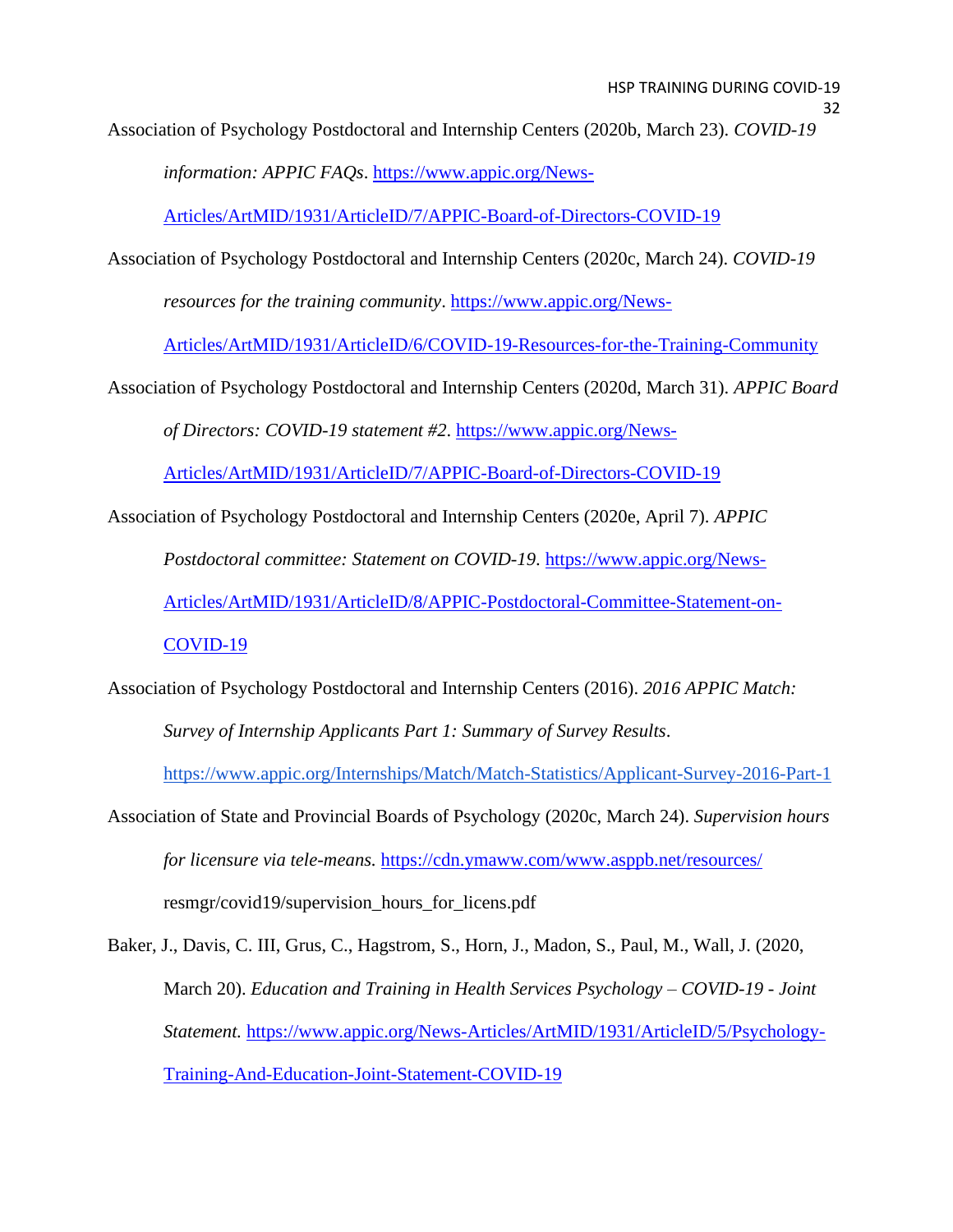- Bajpai, S., Semwal, M., Bajpai, R., Car, J., Ho, A.H.Y. (201.9). Health Professions' Digital Education: Review of Learning Theories in Randomized Controlled Trials by the Digital Health Education Collaboration. *Journal of Medical Internet Research, 21*, 1-13. <https://www.jmir.org/2019/3/e12912/>
- Barnett, J. E. (2018). Integrating technological advances into clinical training and practice: The future is now! *Clinical Psychology: Science & Practice, 25*, 1-4. <https://doi.org/10.1111/cpsp.12233>
- Boggs, K. R., & Douce, L. A. (2000). Current status and anticipated changes in psychology internships: Effects on counseling psychology training. The Counseling Psychologist, 28(5), 672-686. http://dx.doi.org.proxy2.library.illinois.edu/10.1177/0011000000285005
- Burmeister, J. M., Kiefner, A. E., Carels, R. A., & Musher-Eizenman, D. R. (2013). Weight bias in graduate school admissions. Obesity, 21, 918-920. Doi:10.1002/oby.20171
- Callahan, J. L., Smotherman, J. M., Dziurzynski, K. E., Love, P. K.,Kilmer, E. D., Niemann, Y. F., & Ruggero, C. J. (2018). Diversity in the professional psychology training-toworkforce pipeline: Results from doctoral psychology student population data. *Training and Education in Professional Psychology, 12*, 273–285.

<http://dx.doi.org/10.1037/tep0000203>

- Callahan, J.L., & Watkins, E. (2018). The science of training III: Supervision, competency, and internship training. *Training and Education in Professional Psychology, 12*, 245-261. http://doi.org/10.1037/tep0000208
- Centers for Disease Control and Prevention (2020, April 10). *COVIDView: A weekly surveillance summary of US COVID-19 activity*. [https://www.cdc.gov/coronavirus/2019-ncov/covid](https://www.cdc.gov/coronavirus/2019-ncov/covid-data/covidview/index.html)[data/covidview/index.html](https://www.cdc.gov/coronavirus/2019-ncov/covid-data/covidview/index.html)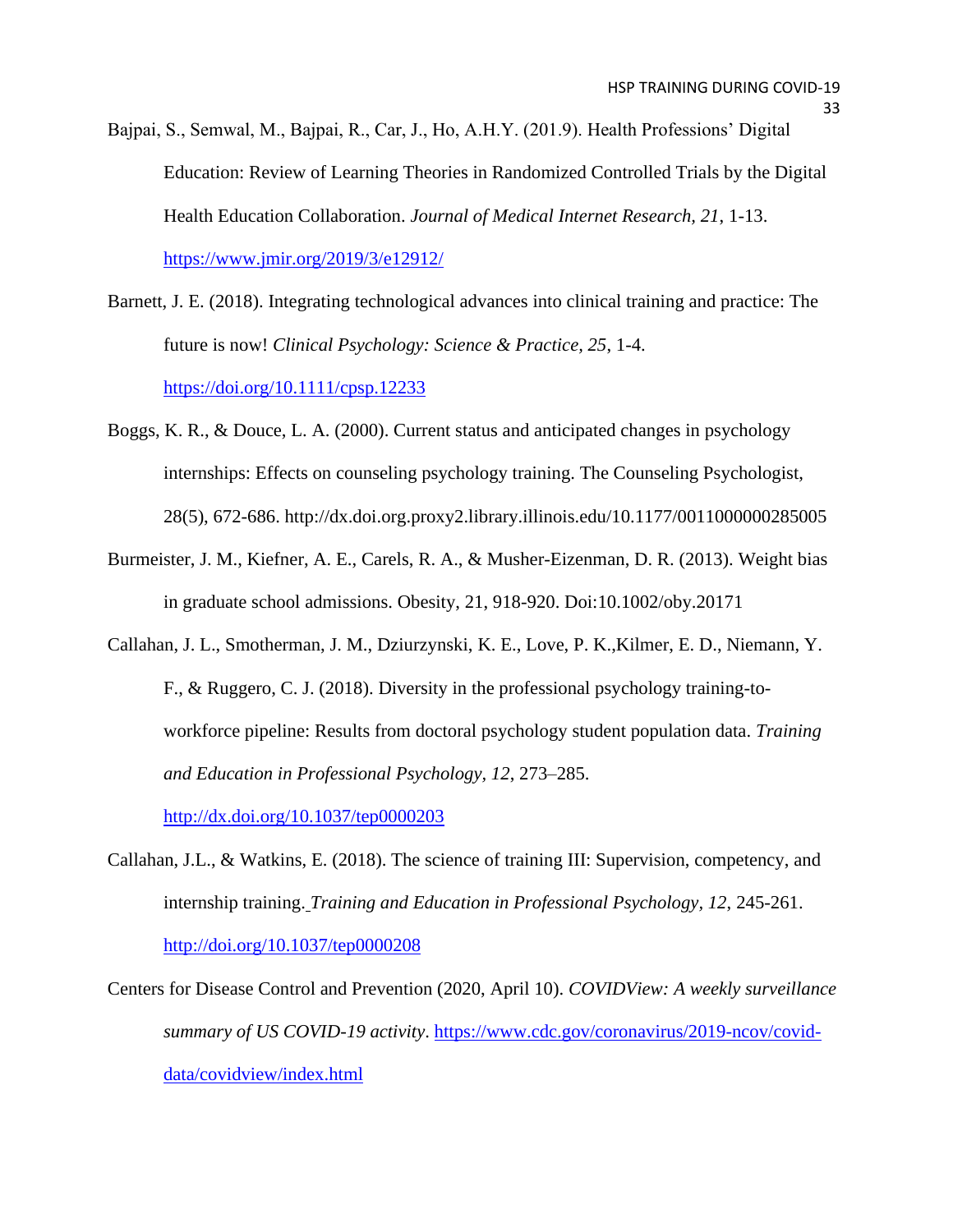- Centers for Disease Control and Prevention (2020). *Coronavirus disease 2019: Stress and coping.* [https://www.cdc.gov/coronavirus/2019-ncov/daily-life-coping/managing-stress](https://www.cdc.gov/coronavirus/2019-ncov/daily-life-coping/managing-stress-anxiety.html)[anxiety.html](https://www.cdc.gov/coronavirus/2019-ncov/daily-life-coping/managing-stress-anxiety.html)
- Council of Chairs of Training Councils (2020, March 23). *Statement on education and training considerations during COVID-19 pandemic*. [https://pr4tb8rrj317wdwt3xlafg2p](https://pr4tb8rrj317wdwt3xlafg2p-wpengine.netdna-ssl.com/wp-content/uploads/2020/03/CCTC-Stmt-Education-and-Training-Considerations-during-COVID-19-Pandemic-3-23-20.pdf)[wpengine.netdna-ssl.com/wp-content/uploads/2020/03/CCTC-Stmt-Education-and-](https://pr4tb8rrj317wdwt3xlafg2p-wpengine.netdna-ssl.com/wp-content/uploads/2020/03/CCTC-Stmt-Education-and-Training-Considerations-during-COVID-19-Pandemic-3-23-20.pdf)[Training-Considerations-during-COVID-19-Pandemic-3-23-20.pdf](https://pr4tb8rrj317wdwt3xlafg2p-wpengine.netdna-ssl.com/wp-content/uploads/2020/03/CCTC-Stmt-Education-and-Training-Considerations-during-COVID-19-Pandemic-3-23-20.pdf)
- Fouad, N. A., Grus, C. L., Hatcher, R. L., Kaslow, N. J., Hutchings, P., Madson, M. B.,...Crossman, R. E. (2009). Competency benchmarks: A model for understanding and measuring competence in professional psychology across training levels. *Training and Education in Professional Psychology, 3*, S5–S26. <http://dx.doi.org/10.1037/a0015832>
- Garfin, D. R., Silver, R. C., & Holman, E. A. (2020). The novel coronavirus (COVID-2019) outbreak: Amplification of public health consequences by media exposure. *Health Psychology.* Advance online publication[.](http://dx.doi.org/10.1037/hea0000875) <http://dx.doi.org/10.1037/hea0000875>
- Grus, C. L. (2019). Accreditation of master's programs in health service psychology. *Training and Education in Professional Psychology, 13*(2), 84–91. [https://doi.org/10.1037/tep0000227](https://psycnet.apa.org/doi/10.1037/tep0000227)
- Huber, S. J., & Wynia, M. K. (2004). When pestilence prevails: Physician responsibilities in epidemics. *American Journal of Bioethics & Humanities, 4*, 5-11. <https://doi.org/10.1162/152651604773067497>
- Hughes, M. T. & Marcozzi, D. (2004). Duty to treat versus personal safety: Physicians have an ethical responsibility to treat patients even at the risk of their own personal safety. *Virtual Mentor, 6*, 201-205.<https://doi.org/10.1001/virtualmentor.2004.6.5.ccas1-0405>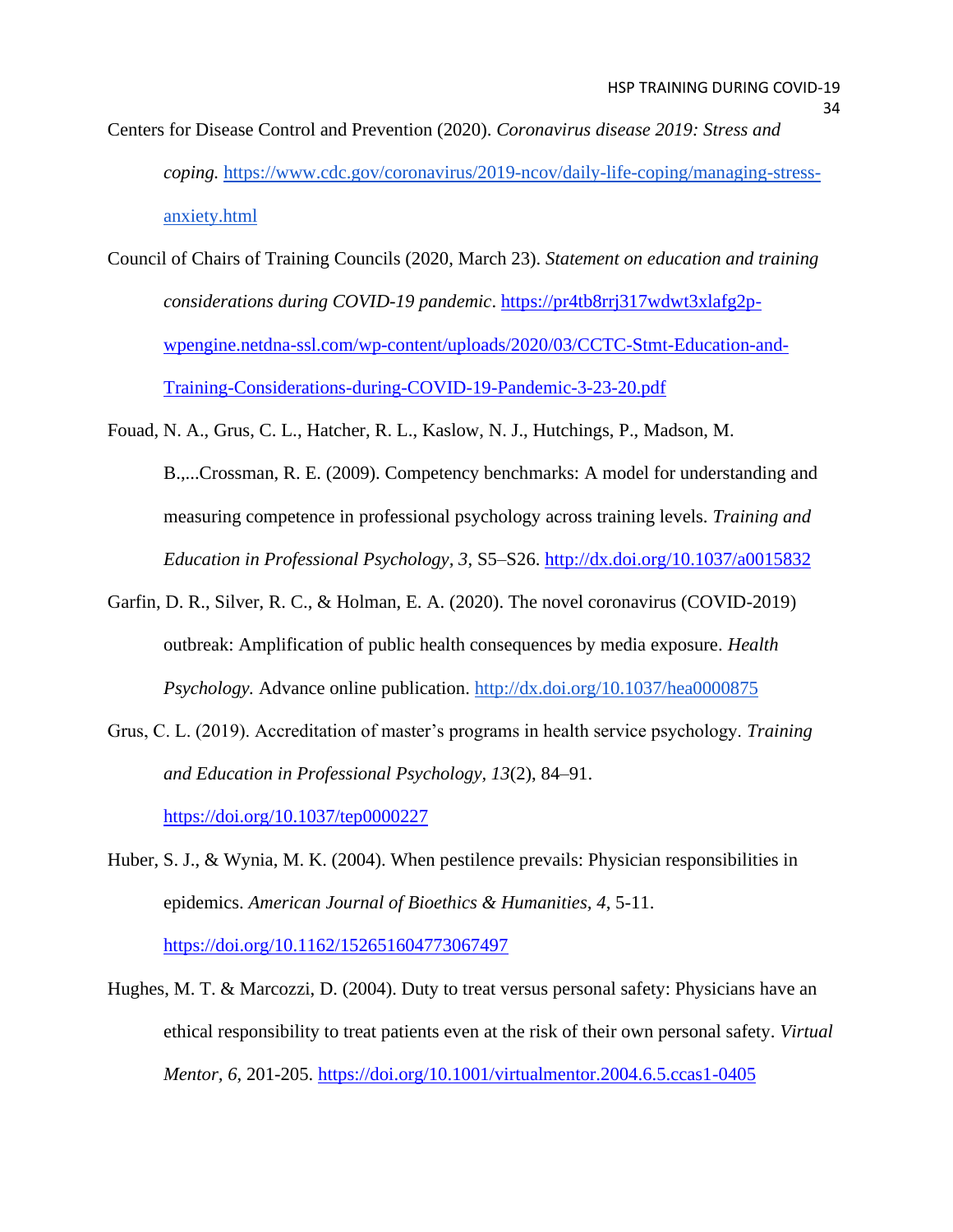- Ingram, P.B., Cribbet, M.R., & Schmidt, A.T. (2019). Trends in training and trainee competence in personality assessment across Health Service Psychology doctoral students: A pilot study. *Training and Education in Professional Psychology, 13*, 254-263. <https://doi.org/10.1037/tep0000249>
- Inman, A. G., Soheilian, S. S., & Luu, L. P. (2019). Telesupervision: Building bridges in a digital era. *Journal of Clinical Psychology, 75*, 292–301. <https://doi.org/10.1002/jclp.22722>
- Jordan, S. E., & Shearer, E. M. (2019, September 16). An Exploration of Supervision Delivered via Clinical Video Telehealth (CVT). *Training and Education in Professional Psychology*. Advance online publication.<http://dx.doi.org/10.1037/tep0000245>
- Kreiter, C. D., & Axelson**,** R. D. (2014). A perspective on medical school admission research and practice over the last 25 years. *Teaching and Learning in Medicine, 25*(Suppl 1), S50- S56. [http://dx.doi.org.proxy.mul.missouri.edu/10.1080/10401334.2013.842910.](http://dx.doi.org.proxy.mul.missouri.edu/10.1080/10401334.2013.842910)
- Loewy, M. I., Juntunen**,** C. L., & Duan**,** C. (2009. Application of the counseling psychology model training values statement addressing diversity to the admission process. *The Counseling Psychologist, 37*, 705-720.

<http://dx.doi.org.proxy.mul.missouri.edu/10.1177/0011000009331942>

- Martin, P., Lizarondo, L., & Kumar, S. (2018). A systematic review of the factors that influence the quality and effectiveness of telesupervision for health professionals. *Journal of Telemedicine and Telecare, 24*, 271-281.<https://doi.org/10.1177/1357633X17698868>
- McCord, C. E., Saenz, J. J., Armstrong, T. W., & Elliott, T. R. (2015). Training the next generation of counseling psychologists in the practice of telepsychology. *Counseling Psychology Quarterly, 28*, 324-344.<http://dx.doi.org/10.1080/09515070.2015.1053433>

Meghani, D.T. & Ferm, B.R. (2019). Development of a standardized patient evaluation exam: An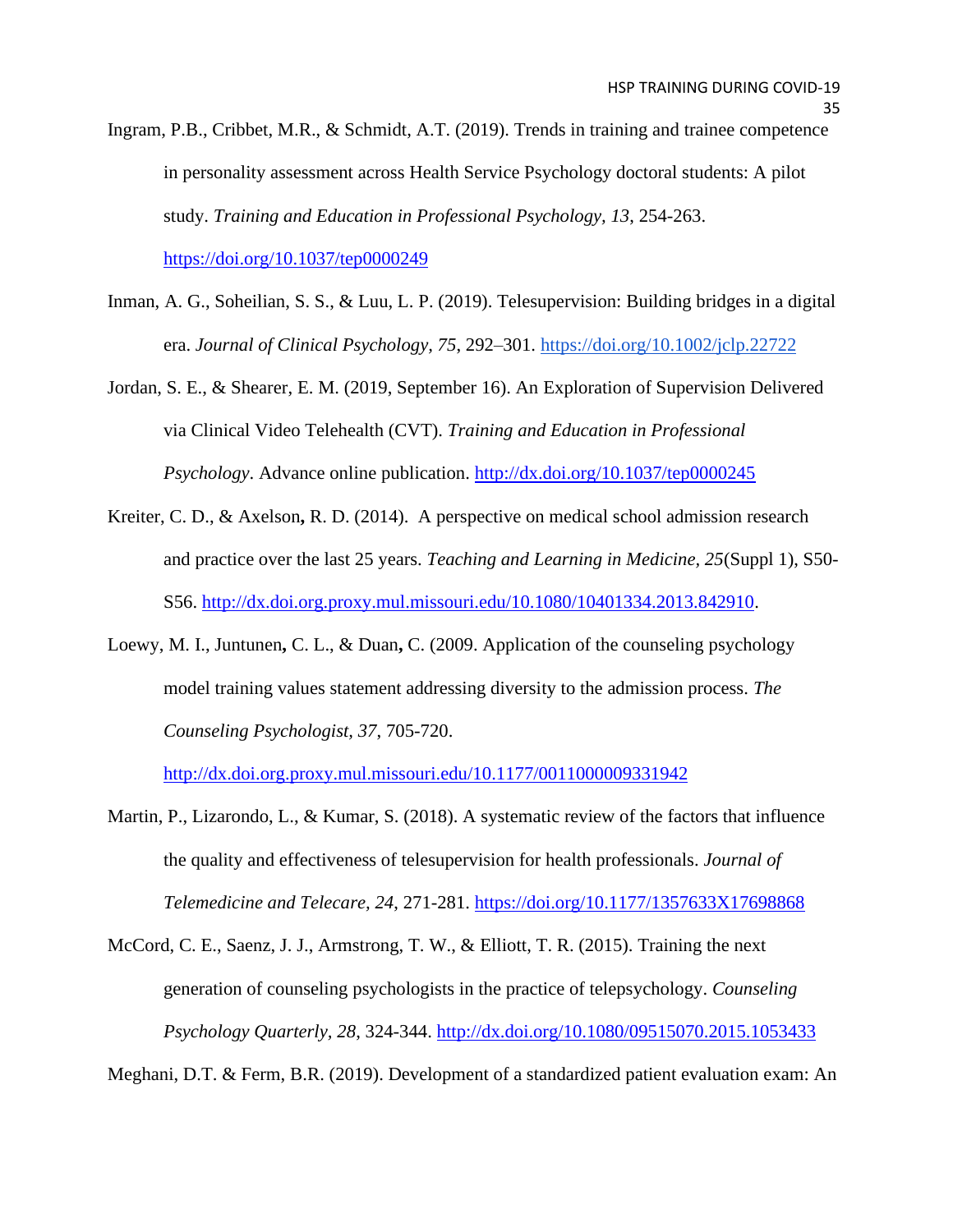innovative model for Health Service Psychology programs. *Training and Education in Professional Psychology*. Advance Online Publication.

<https://doi.org/10.1037/tep0000291>

- Murphy, B. (2020, March 31). COVID-19: States call on early medical school grads to bolster workforce. *American Medical Association; Public Health*. [https://www.ama-assn.org/](https://www.ama-assn.org/%20delivering-care/public-health/covid-19-states-call-early-medical-school-grads-bolster-workforce)  [delivering-care/public-health/covid-19-states-call-early-medical-school-grads-bolster](https://www.ama-assn.org/%20delivering-care/public-health/covid-19-states-call-early-medical-school-grads-bolster-workforce)[workforce](https://www.ama-assn.org/%20delivering-care/public-health/covid-19-states-call-early-medical-school-grads-bolster-workforce)
- Price, S. D., Callahan, J. L., & Cox, R. J. (2017). Psychometric investigation of competency benchmarks. *Training and Education in Professional Psychology, 11*, 128–139. <https://doi.org/10.1037/tep0000133>
- Roberts, M. C., & Ostreko, A. (2018). GREs, public posting, and holistic admissions for diversity in professional psychology: Commentary on Callahan et al. (2018). *Training and Education in Professional Psychology, 12*, 286–290. [https://doi.org/10.1037/tep0000219](https://psycnet.apa.org/doi/10.1037/tep0000219)
- Rozensky, R. H. (2013). Quality education in professional psychology: Flowers blooming, Flexner and the future. *American Psychologist, 68*, 703-716. <https://doi.org/10.1037/a0033771>
- Secon, H. & Woodward, A. (2020, April 7). About 95% of Americans have been ordered to stay at home. This map shows which cities and states are under lockdown. *Business Insider.*  [https://www.businessinsider.com.](https://www.businessinsider.com/)
- Simpson, S., Guerrini, L., & Rochford, S. (2015). Telepsychology in a university psychology clinic setting: A pilot project. *Australian Psychologist, 50*, 285-291. <https://doi.org/10.1111/ap.12131>

Souza, C. L. E., Mattos L. B., Stein A. T., Rosário P., & Magalhães C. R. (2018). Face-to-Face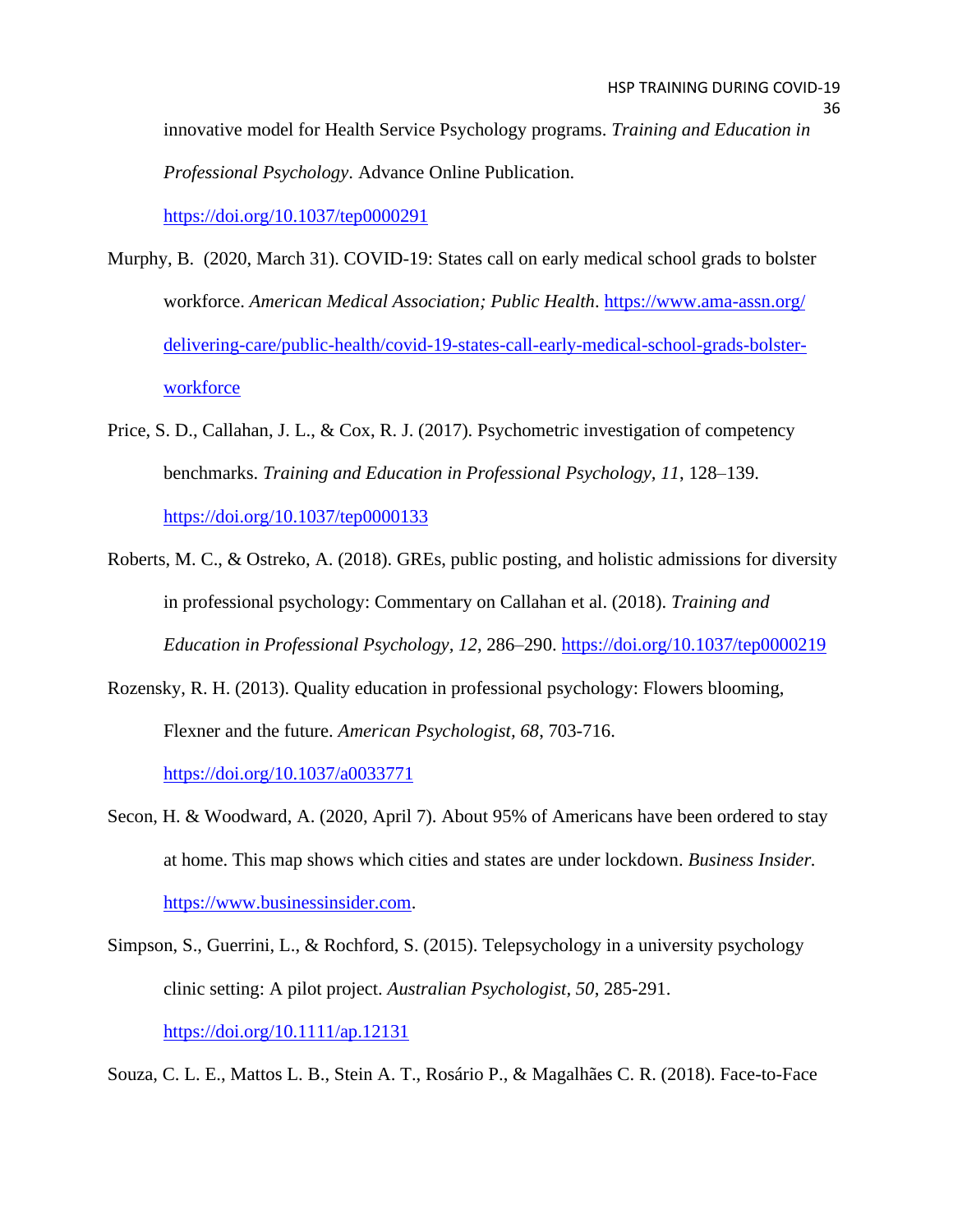and Distance Education Modalities in the Training of Healthcare Professionals: A Quasi-Experimental Study. *Frontiers in Psychology, 9*, 1557.

<https://doi.org/10.3389/fpsyg.2018.01557>

- US News (2020, April 11). *U.S. coronavirus death toll Passes 20,000 as all 50 states declare disasters*. [https://www.usnews.com/news/national-news/articles/2020-04-11/us](https://www.usnews.com/news/national-news/articles/2020-04-11/us-coronavirus-death-toll-passes-20-000-as-all-50-states-declare-disasters)[coronavirus-death-toll-passes-20-000-as-all-50-states-declare-disasters](https://www.usnews.com/news/national-news/articles/2020-04-11/us-coronavirus-death-toll-passes-20-000-as-all-50-states-declare-disasters)
- Wood, J. A., Miller, T. W., & Hargrove, D. S. (2005). Clinical supervision in rural settings: A telehealth model. *Professional Psychology: Research and Practice, 36*, 173-179. <https://psycnet.apa.org/doi/10.1037/0735-7028.36.2.173>
- World Health Organization (2020). *Mental health and psychosocial considerations during the COVID-19 outbreak*. [https://www.who.int/docs/default-source/coronaviruse/mental](https://www.who.int/docs/default-source/coronaviruse/mental-health-considerations.pdf)[health-considerations.pdf](https://www.who.int/docs/default-source/coronaviruse/mental-health-considerations.pdf)
- Wynia, M. K. (2007). Ethics and public health emergencies: Encouraging responsibility. *American Journal of Bioethics & Humanities, 7*, 1-4.

<https://doi.org/10.1080/15265160701307613>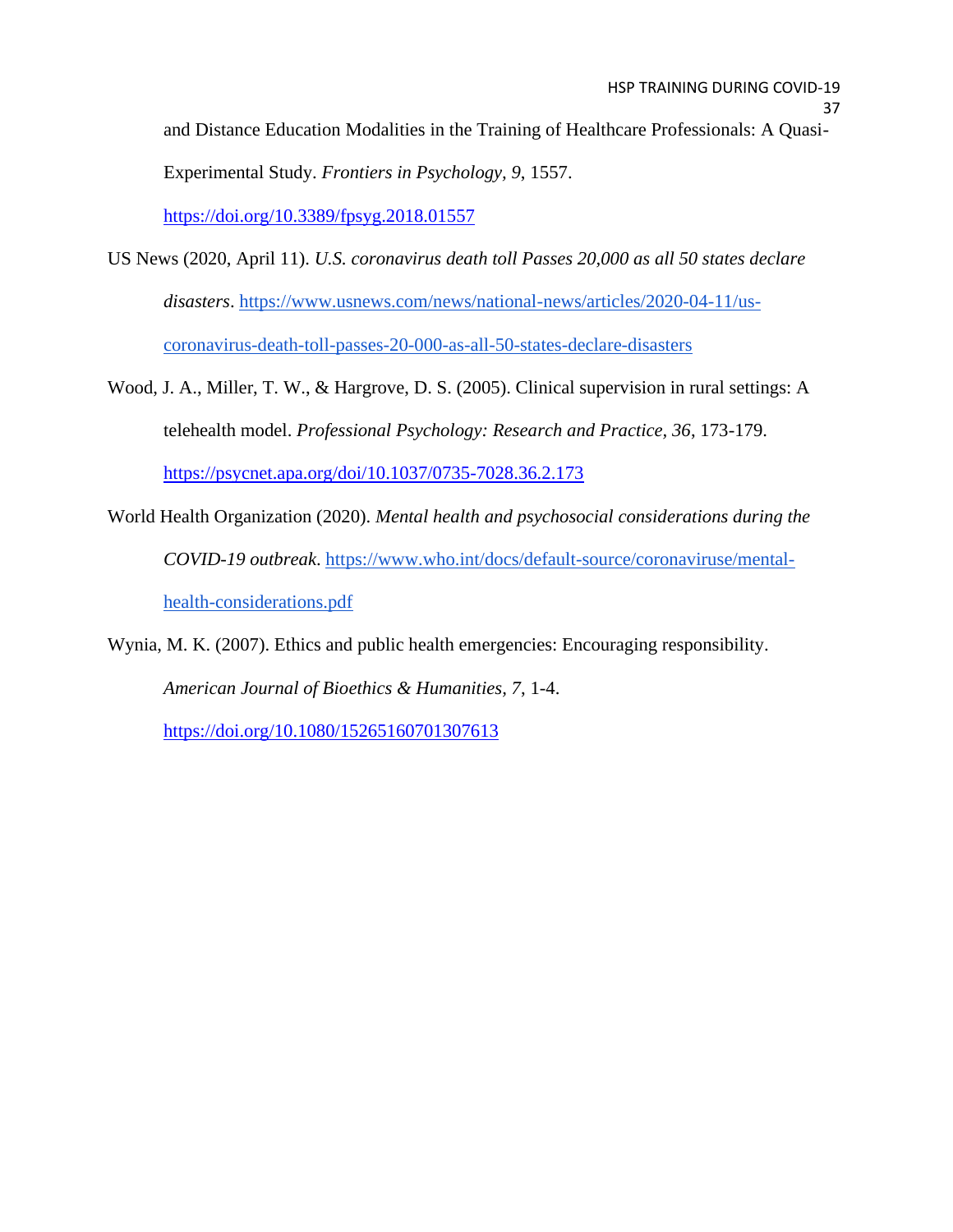TABLE 1: Key Elements of Council of Chairs of Training Councils (CCTC) Statement on Education and Training Considerations During COVID-19 Pandemic (CCTC, March 23, 2020) Principles Guiding Decisions Regarding Trainee Requirements and Responsibilities

| Principle                 | Description                                                 |
|---------------------------|-------------------------------------------------------------|
| <b>Balance</b>            | Decision-makers should weigh relative risks and benefits of |
|                           | decisions to trainees, patients/clients, and others, based  |
|                           | decisions on ethical standards, and place high priority on  |
|                           | health and safety of trainees and individuals they serve.   |
|                           |                                                             |
| Developmentally-Sensitive | Decision-makers should prioritize trainee needs (e.g., to   |
| <b>Trainee Focus</b>      | gain training experiences, develop competencies, maintain   |
|                           | health and well-being, make progress toward degree          |
|                           | completion and career entry), seek alternative ways to meet |
|                           | these needs, and consider trainees in the context of their  |
|                           | developmental level in decisions regarding trainee          |
|                           | expectations and responsibilities.                          |

| Flexibility and Creativity in | Decision-makers should consider novel methods of                |
|-------------------------------|-----------------------------------------------------------------|
| <b>Developing Trainee</b>     | instruction, clinical care, research, etc that may be necessary |
| Competency and Meeting        | during COVID-19, even when these methods may be less            |
| Responsibilities              | established or fall short of ideal practices.                   |

Social Responsiveness Decision-makers should recognize the power differential

38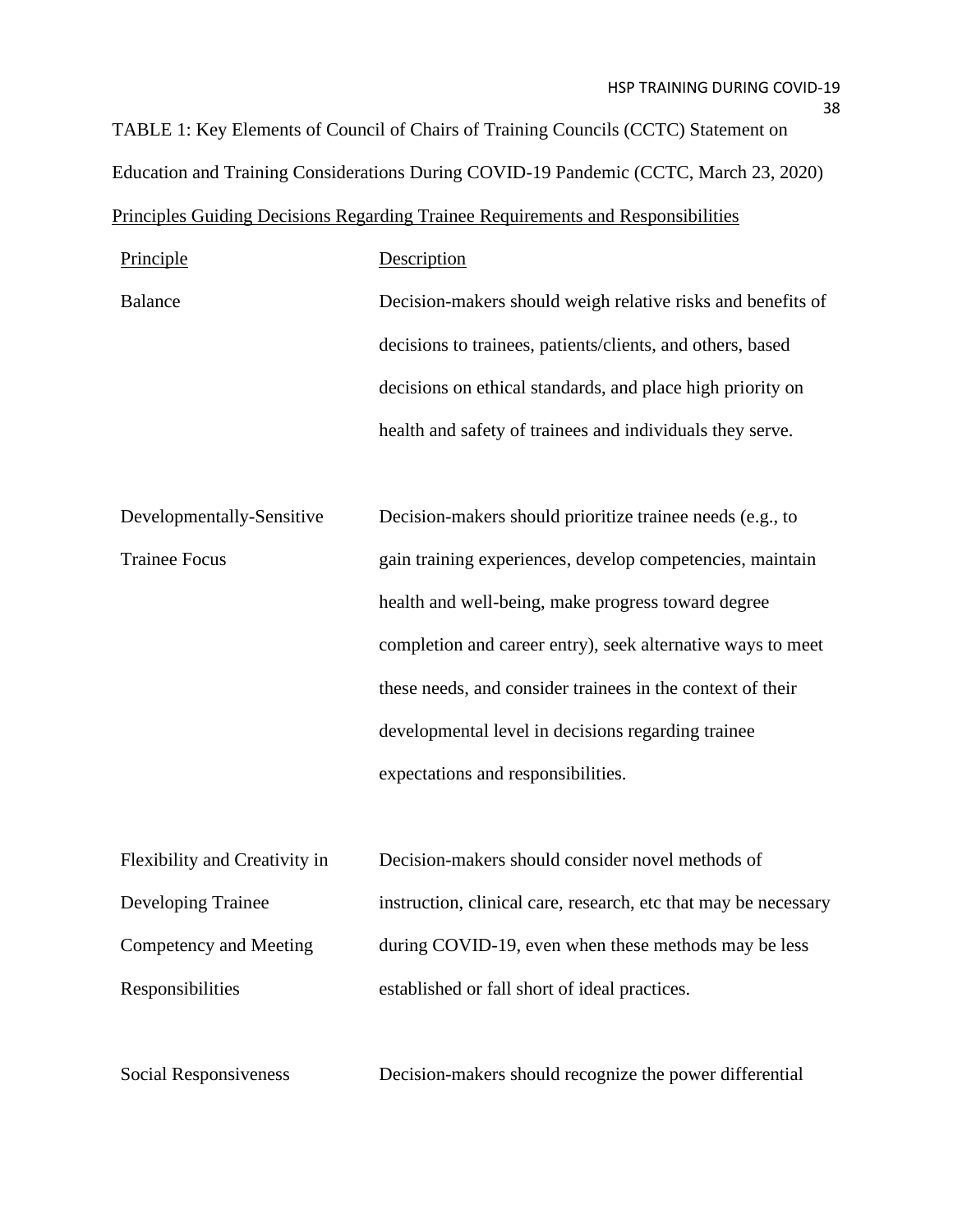that may impact trainees' ability to self-advocate;

individuals with power and responsibility over training must

protect trainee needs.

## Specific Recommendations

- 1. Limit In-Person Contact
- 2. Adjust Educational and Licensing Requirements
- 3. Minimize Adverse Impact on Trainee Finances and Program Completion
- 4. Pursue Access to Training Beyond Distance Education
- 5. Minimize Critical Resource Disparities
- 6. Use Consultation to Address Challenges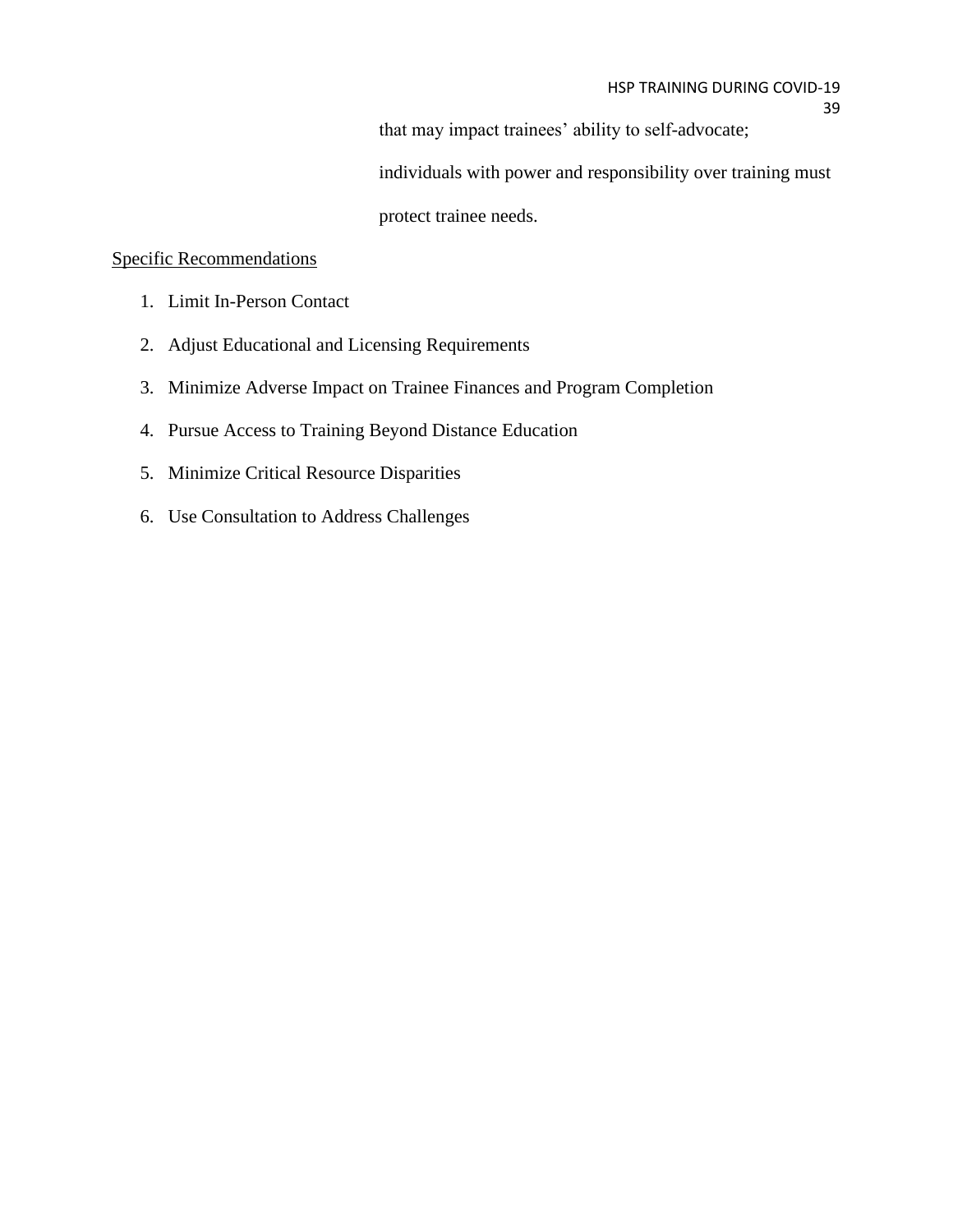TABLE 2: Key Elements of Association of Psychology Postdoctoral and Internship Centers (APPIC) Statement on COVID-19 (Statement #2, March 31, 2020)

# Principles to Consider in Decision-Making About Potential Training Modifications

| Principle                       | Description                                                 |
|---------------------------------|-------------------------------------------------------------|
| Inherent power differential for | Trainees may reasonably feel less able to advocate for      |
| trainees                        | themselves or make decisions in line with their interests.  |
|                                 |                                                             |
| Resource differential for       | Trainees often have fewer financial resources than          |
| trainees                        | faculty/staff and thus fewer choices available (e.g., fewer |
|                                 | financial reserves, smaller allotments of paid/sick leave,  |
|                                 | lesser healthcare benefits, etc.).                          |
|                                 |                                                             |
| Disproportionate professional   | Relative to faculty/staff, trainees have potential to incur |
| risk for trainees               | greater career risk and/or experience negative consequences |
|                                 | for electing not to adhere to institutional policies and/or |
|                                 | expressing concern about them.                              |

## Current Recommendations

- 1. Employ/Prepare for the use of telehealth immediately
- 2. Consider work-from-home options immediately
- 3. Adhere to CDC guidelines
- 4. Attend to APPIC membership criteria